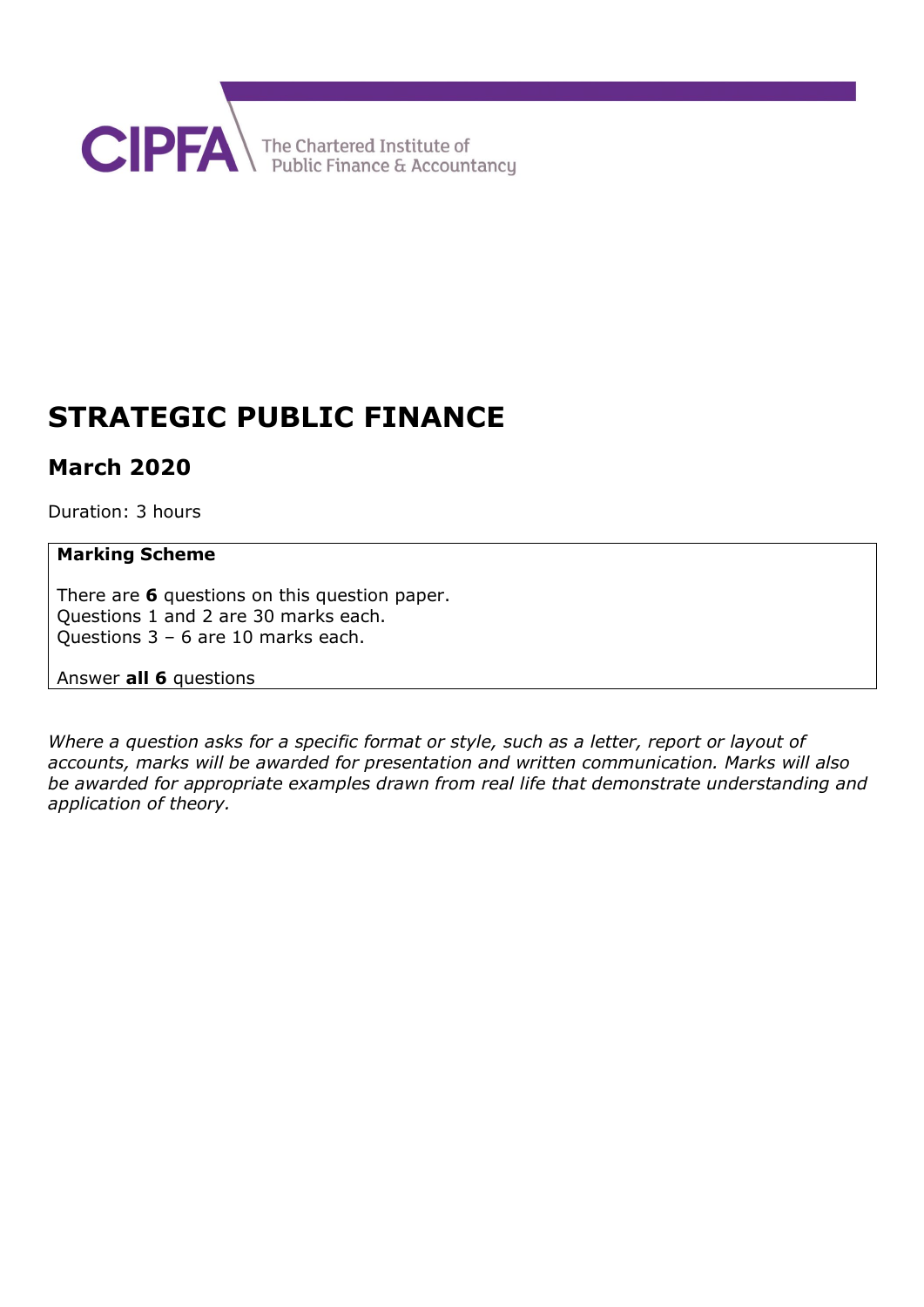

# **UK borrowing at a five-year high - PF Magazine**

 UK borrowing has risen to a five-year high as political leaders have laid out large spending plans, official figures have shown.

The Office for National Statistics has said that borrowing in October 2019 was £11.2bn - £2.3bn more than in October 2018.

Borrowing in the current financial year has reached £46.3bn, £4.3bn more than in the same period last year and already exceeds the Office for Budget Responsibility's forecast of £40.6bn for the whole of 2019-20.

Economists warn that with large spending increases in areas such as education, infrastructure and health - outlined in party manifestos – the deficit could exceed £50bn by the end of 2019-20.

Andrew Wishart, at Capital Economics, said:

"The worst October for the public finances for five years won't prevent whoever wins the election embarking on a fiscal splurge. Borrowing appears to have been higher than expected due to Brexit preparations and leaves the budget deficit on track to rise this year. The investment plans laid out by the major parties suggest it will rise substantially further in 2020-21."

John Hawksworth, chief economist at PwC, said:

"Growth in central government spending (3.4%) has continued to outpace growth in receipts (2.4%) and it still looks quite likely that the budget deficit in 2019-20 as a whole could be over £50bn".

Source: Public Finance, Dominic Brady 22 November 2019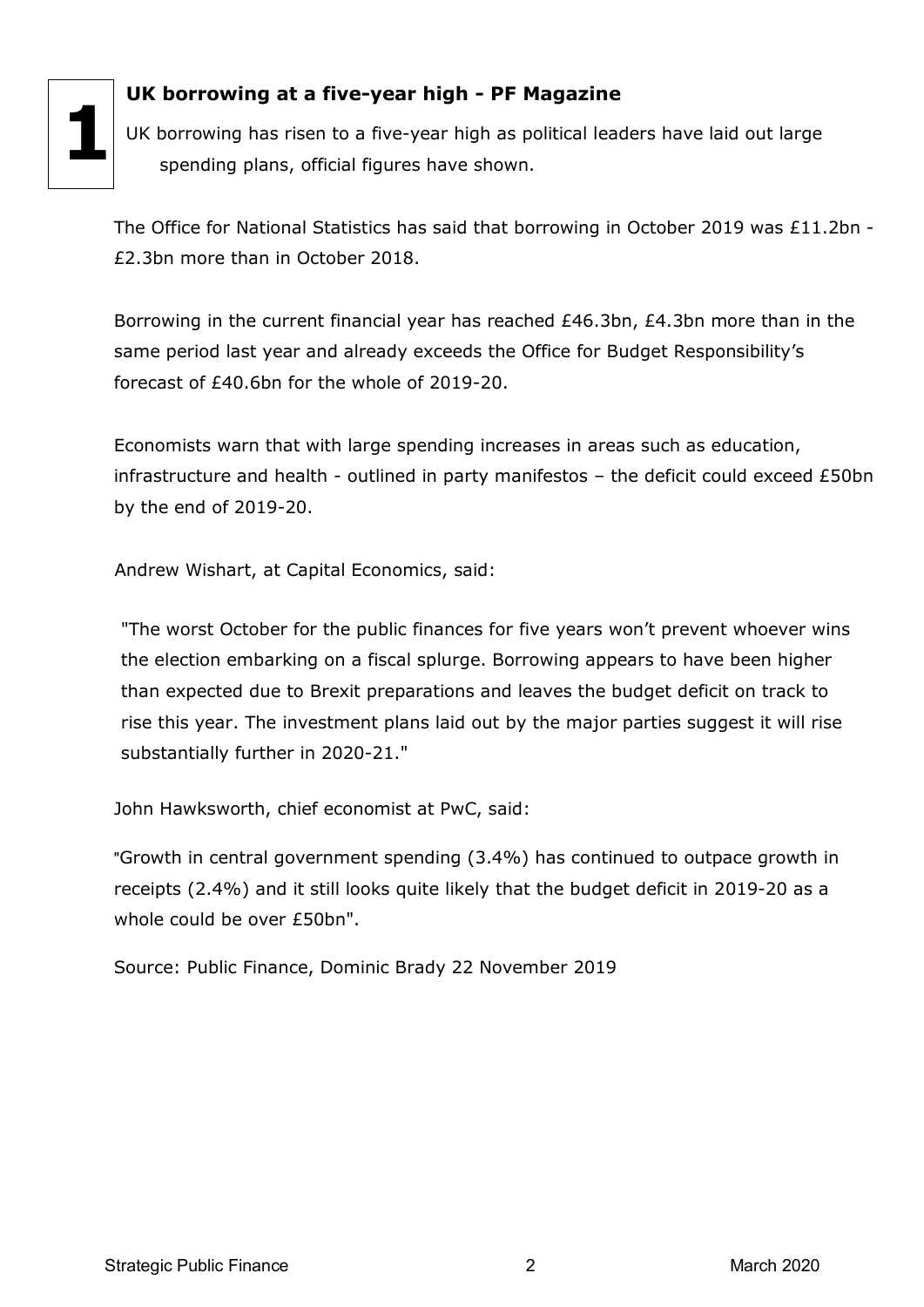### **Requirement for question 1**

The broad terms of a nation's 'debt' or 'deficit' are regularly referred to by governments and media, and can sometimes cause confusion when used interchangeably.

a) Explain the following **three** terms and briefly discuss their relationships with national interest rates and economic growth.

You may include mathematical formula links to GDP and the stock of debt in your answer.

- i) National debt
- ii) Current budget deficit
- iii) Sustainable deficit

*(10 marks)*

b) A country's budget should accurately reflect the government's policy priorities, but should the budget be the policy driver? Discuss how the relationship between budget setting and policy making must be balanced to enable realistic and deliverable policies.

*(10 marks)*

c) Compare and contrast the approaches taken by the UK and the US for the control of government borrowing in the past 10-15 years.

> *(10 marks) (30 marks)*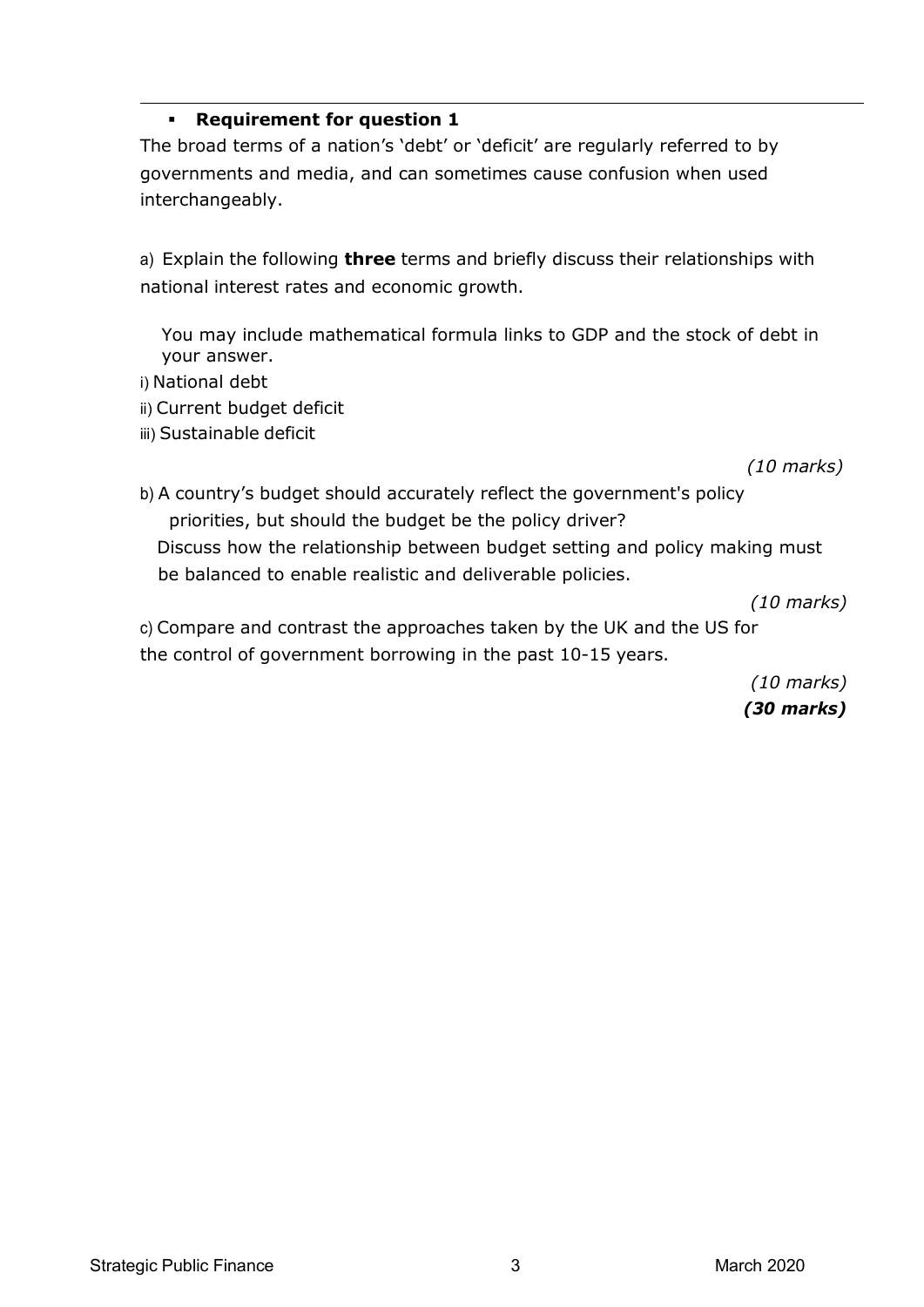**2**

**Community solutions for successful delivery of public services – PF Perspectives** Directors of finance and chief officers working in the public sector, along with policymakers and practitioners all over the UK, are struggling to cope with a rising tide of demand alongside reduced real-term budgets. Meanwhile, a quiet revolution is taking place.

This shift in mindset has become more urgent as councils, police, schools, the NHS and housing associations realise that they can't go on cutting without investing in real change. This means building strong, happy, healthy and socially connected communities, and believing in their ability to take decisions that improve their own lives and those of their neighbours.

A Chair of a NHS Foundation Trust in the UK stated:

"We need to trust public servants to work with people, not just to do things to them. Local leaders need to make it all right to test new approaches in integrated placebased teams, and invest more in local community grassroots organisations. This, and not cutting community and voluntary groups, is what will really help people and reduce public demand for expensive, ineffective and clunky state solutions."

# **Requirement for question 2**

a) In 2014 the RSA published its report 'Managing Demand: Building Future Public Services'. This examined the financial case for demand management. It concluded that the financial case is strong enough for local authorities to prioritise strategic - rather than piecemeal - demand management. It identified the following elements as being part of the demand management framework:

- Community leadership
- Building insight
- Changing behaviour
- Changing the system
- Creating shared values
- Building community resilience

Evaluate each of these elements, and refer to examples to demonstrate your understanding.

 *(18 marks)*

b) Discuss the expected characteristics of a mutual organisation and evaluate the advantages and disadvantages of establishing this type of entity for delivering public services. Provide examples from your learning or experience to illustrate your understanding.

> (12 marks) *(30 marks)*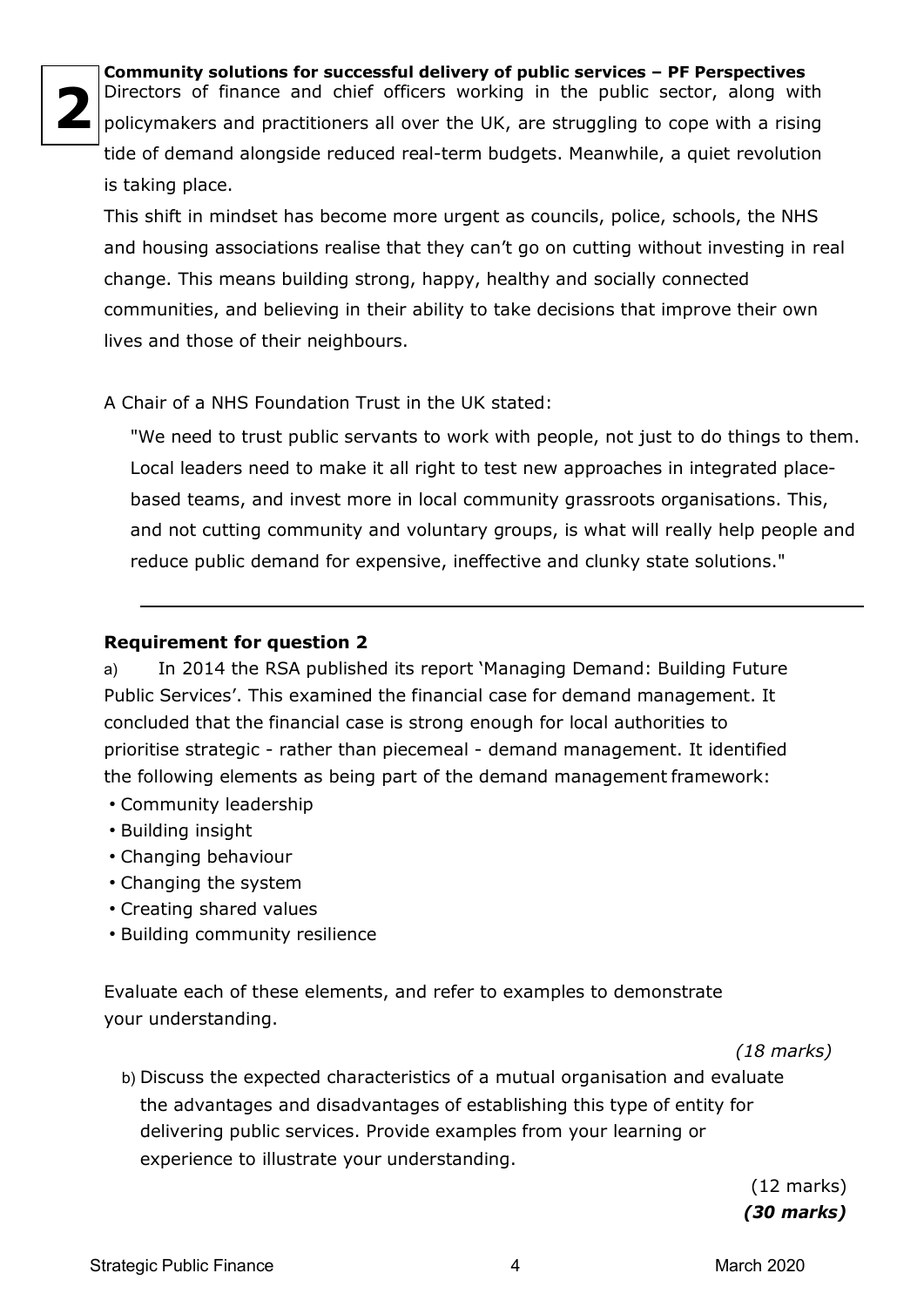The Chief Finance Officer (CFO) of a public services organisation has a pivotal role on the senior management team, including good stewardship of public funds.

### **Requirement**

a) Explain the role of the CFO and the key personal qualities you would expect an effective CFO to display.

*(5 marks)*

*b)* Evaluate the trade-offs between good stewardship of limited resources and the management of stakeholder expectations and desires*.*

> *(5 marks) (10 marks)*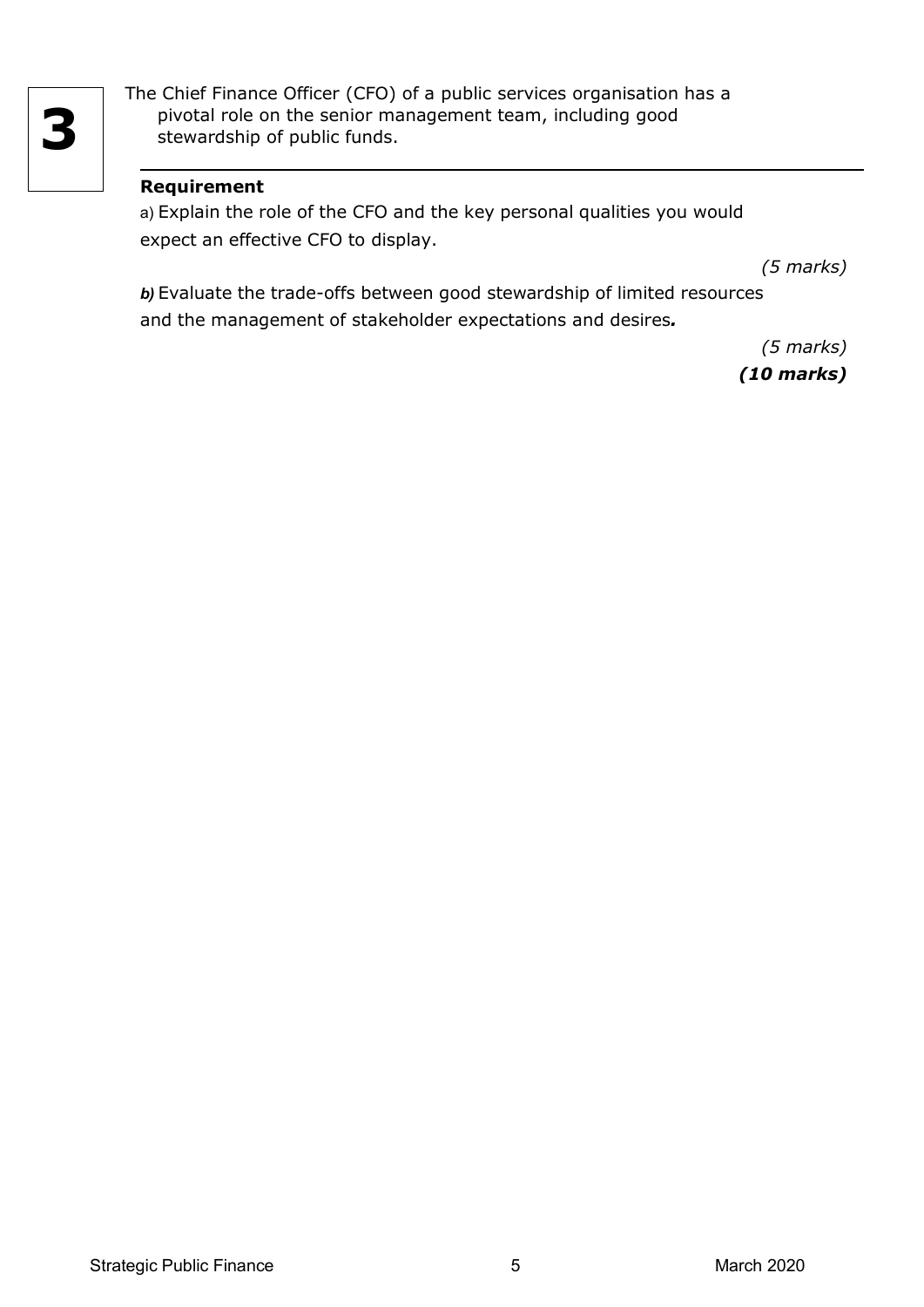

The legacy of austerity measures in the UK for local government has resulted in a need for councils to consider both how they maintain their financial resilience and to review their traditional attitudes to risk appetite.

### **Requirement**

a) With reference to CIPFA's Financial Resilience Index, outline the purpose of the Index, and identify some of the indicators of financial stress used to calculate it.

*(4 marks)*

b) Define the term risk appetite, and with reference to a public sector organisation with which you are familiar, explain how risk appetite can vary for different activities across an organisation.

> *(6 marks*) *(10 marks)*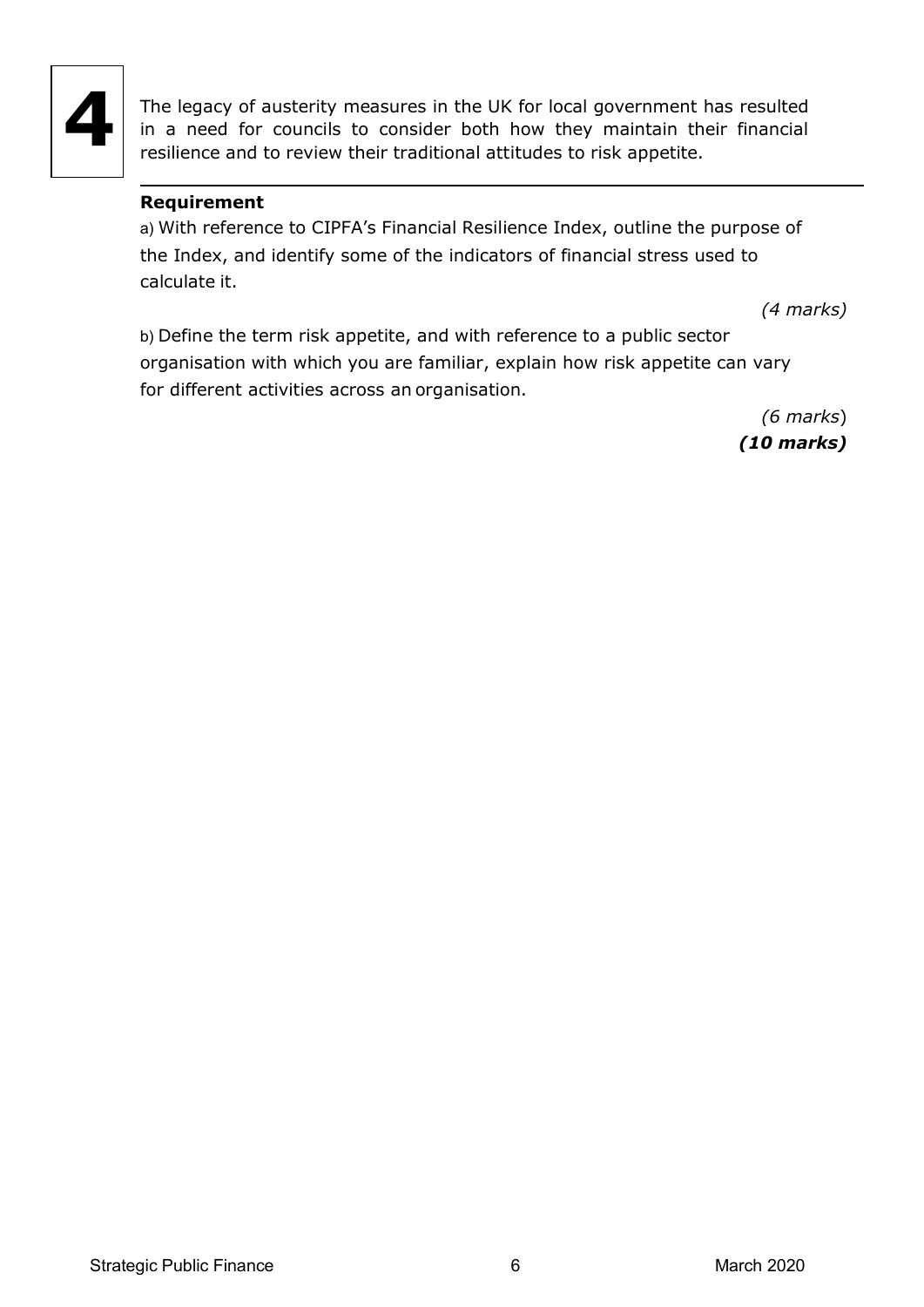

Finance managers should be aware of **project** risks so they can help manage the financial impact of those risks on the delivery of the project, and their organisation as a whole.

### **Requirement**

a) Identify the common risks to project delivery, and include actions that a finance manager might take to manage the risks. Refer to relevant examples from your experience or learning, do not limit your answer to financial risk.

*(5 marks)*

b) Discuss the advantages and disadvantages of establishing project budgets versus business as usual budgets.

> *(5 marks) (10 marks)*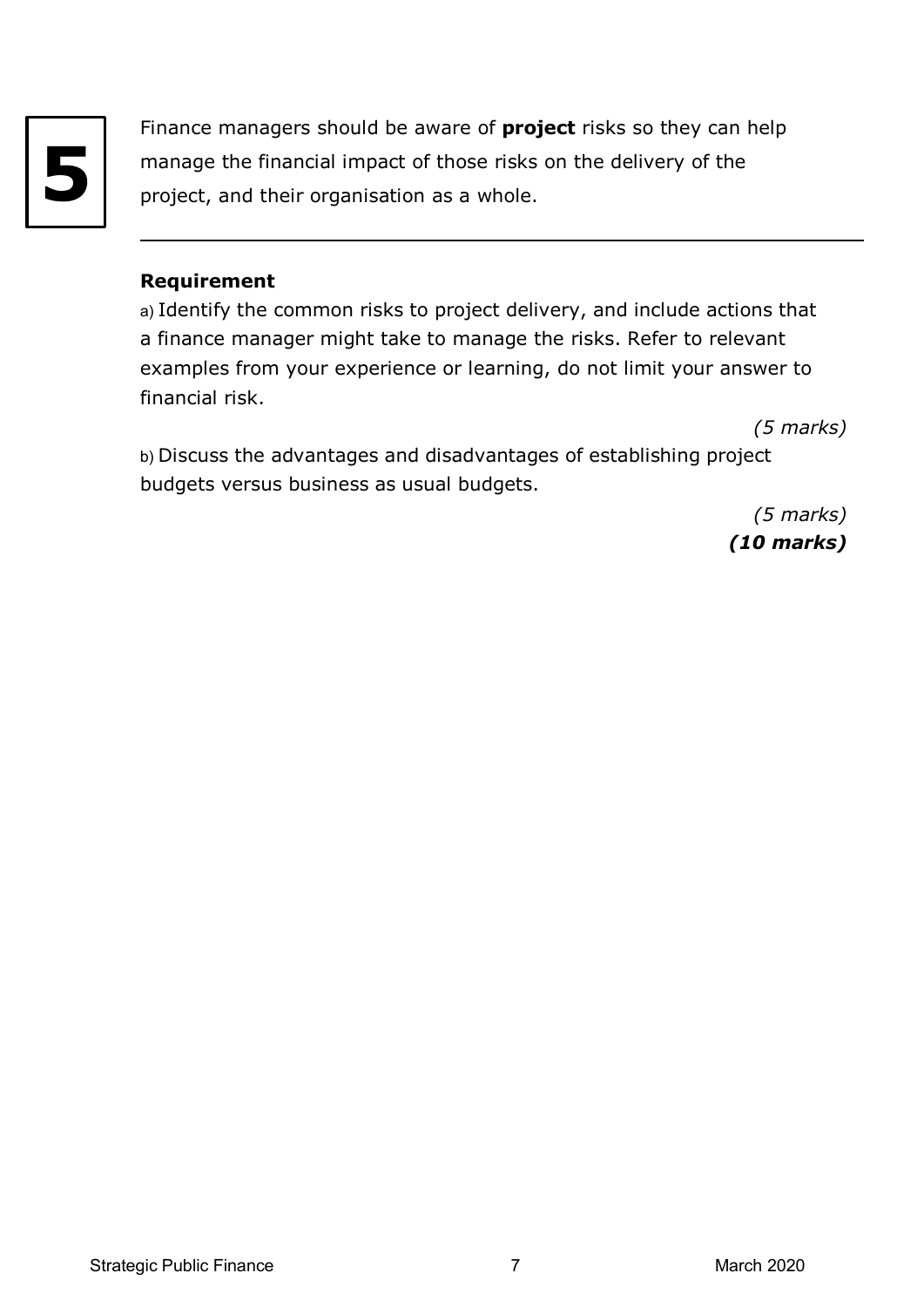

A senior elected Member of a Council in the UK has made the following statement:

"the cuts to budgets for public services over the past 10 years in the UK have been unprecedented. I believe we should do everything in our power to generate income, including from investments. What can we do to get the best return on our money? Interest rates are so low for borrowing, why are we not borrowing money to invest in successful companies?"

You are the Finance Manager with responsibility for treasury management at the council. Prepare a short report to Members as outlined in the requirements below.

# **Requirement**

Prepare a report to Members of the council that discusses the issues regarding the above statement, giving examples of powers, recommended practice and legislation where relevant. Include an assessment of any similar restrictions that would apply to borrowing, as well investment, and any other factors you consider relevant. Comparison to constraints for other public sector organisations will also gain credit.

# *(10 marks)*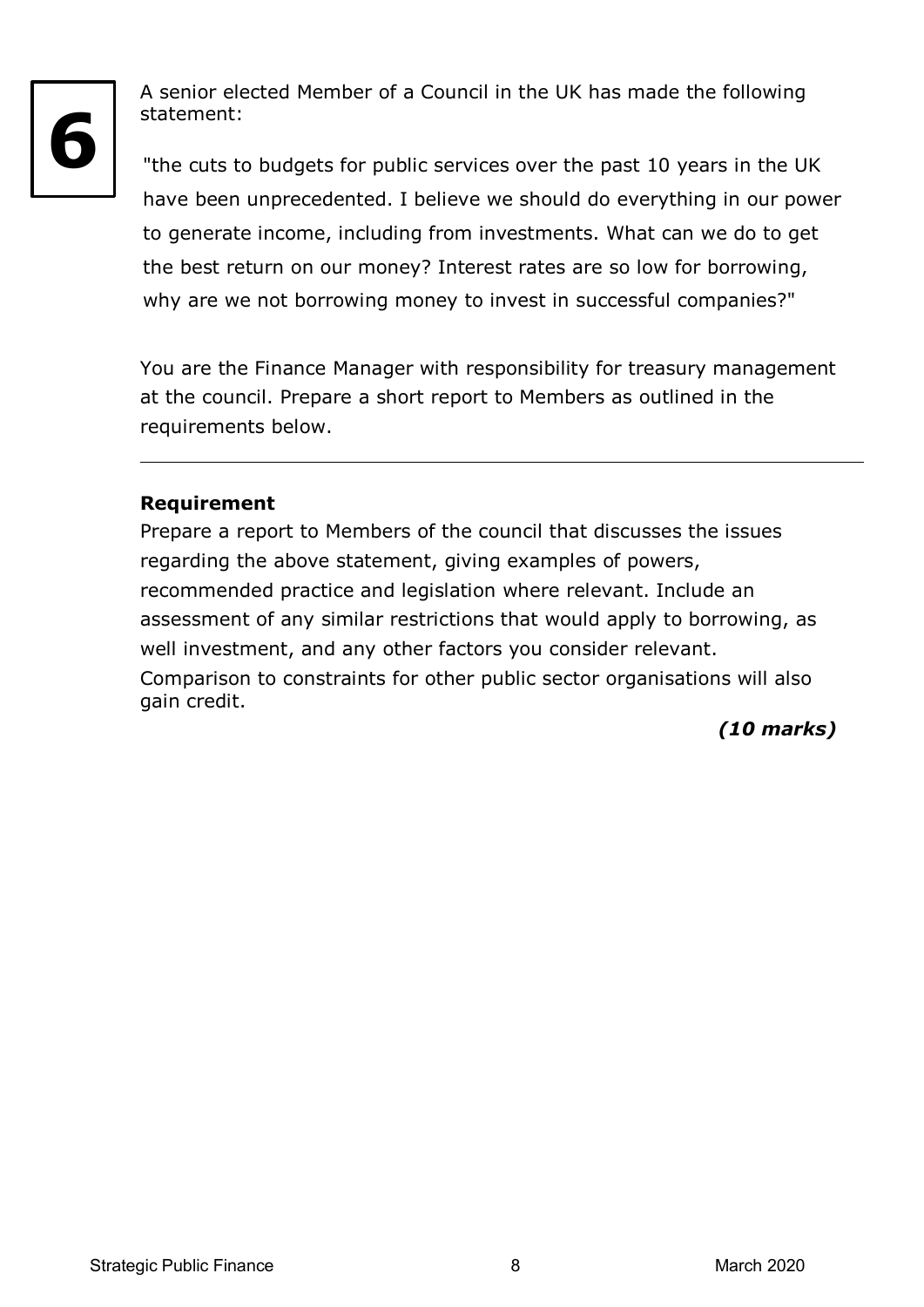Syllabus ref

#### **Workbook 1 Syllabus ref A1**

#### a)

The national debt refers to the amount of money owed by the government. This is the debt that has been built up over many years by many governments and is the accumulation of the annual budget deficits, plus any years where there were budget surpluses.

#### (*2 marks*)

The current budget deficit, or surplus, is the difference between the government's everyday expenses and its revenues; in other words, between what it spends and what it receives in taxes and any other income in a given year.

### (*2 marks – must refer to 'in year'*)

Sustainable deficit is where the deficit (or surplus) does not increase the stock of debt as a percentage of Gross Domestic Product (GDP). This can be represented by: Sustainable deficit =  $q-r$  (d/gdp)

(*2 marks*)

where:

**g** is the rate of growth in the economy **r** is the interest rate the government pays on its debt **d** is the stock of debt **gdp** is the gross domestic product.

The important factor to consider here is that it is the relationship between these variables and that has been crucial in the debate during a period when deficits are not sustainable.

The policy options in this situation are:

- to increase growth
- to reduce debt or
- to reduce interest rates.

There is therefore an argument to increase debt to stimulate growth, which in turn generates additional tax revenue and reduces welfare payments. The counter argument is that when debt is too high it creates higher interest rates and crowds out the private sector.

(*1 mark per point describing the inter-relationships up to 4 marks)*

**(Max 10marks)**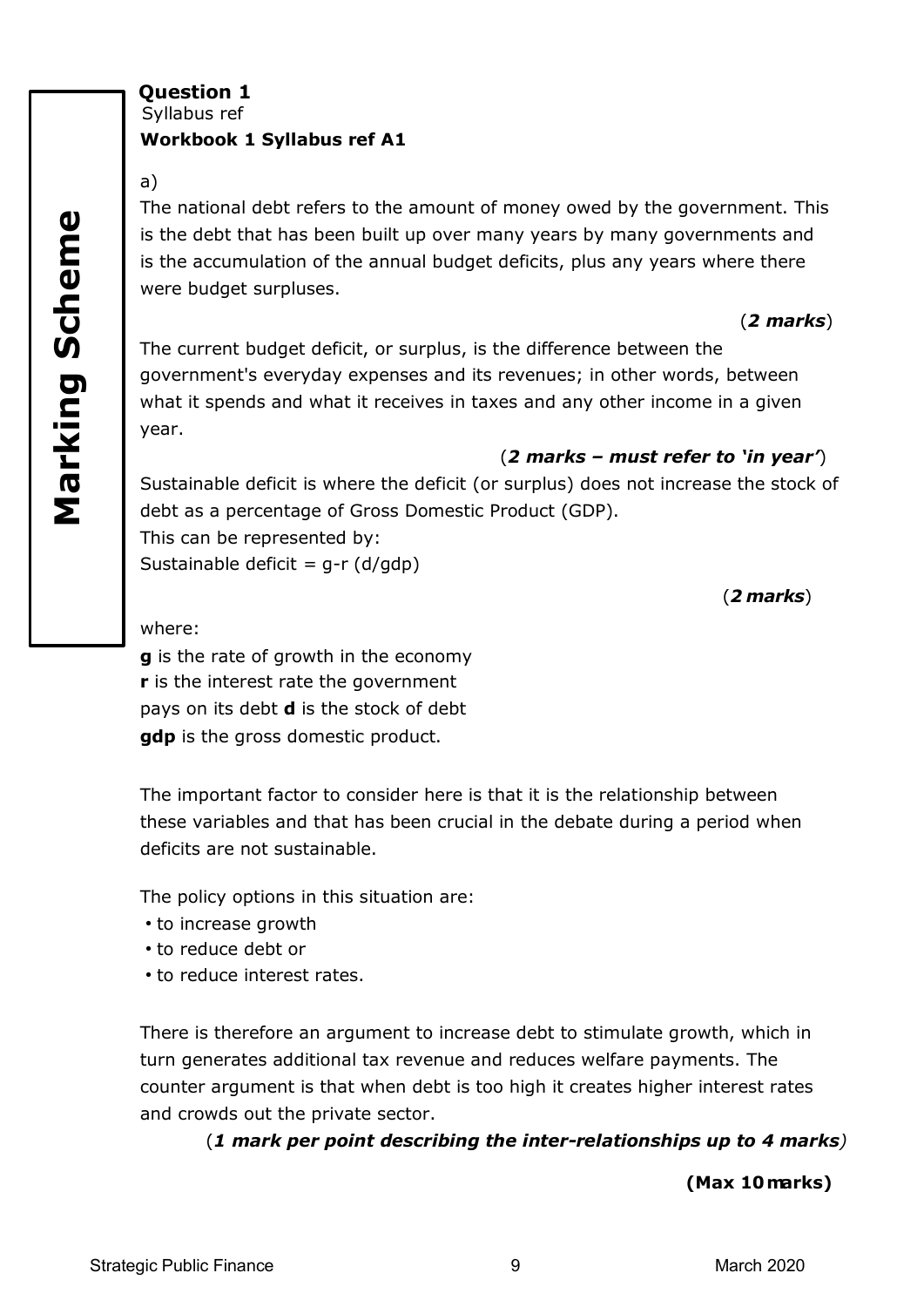### (Syllabus Ref A1 b)

The budget preparation process is a powerful tool for achieving policy coherence. The budget is both an instrument of economic and financial management and an implicit policy statement, as it sets relative levels of spending for different programmes and activities. Policy decision- making is complex and involves different factors inside and outside the government. It is a mistake to attempt to combine all the procedures of policy formulation and the budget process itself.

However, a coherent relationship needs to be established between the policymaking agenda, which should take into account economic and fiscal realities and the budget, which should accurately reflect the government's policy priorities.

The budget process should both take into account policies already formulated and be the main instrument to make them explicit and 'operational'. However, policy proposals should be developed and reviewed outside of the pressured environment of the budget process itself. Making policy through the annual budget would give undue prominence to short-term issues, rather than longerterm, strategic issues, since the policy debate would be invariably dominated by immediate financial considerations.

An overall strategic framework should underpin the formulation of sectoral policies, provided that it is a genuine and concrete strategy, based on a thorough analysis. Within this framework, line ministries and agencies should prepare their own strategic plans that include:

- their mandate, consistent with statutory requirements
- a set of desired policy goals (outcomes and objectives)
- the broad approaches to achieving these policy goals
- a description of the concrete policy measures that will be used to achieve these goals
- a broad cost estimate.

Expenditure programmes and performance plans can be derived for these strategic plans, once the allocation of resources between different sectors has been determined.

This strategic planning is not a static or occasional event, but a dynamic and inclusive process. If done well it is continuous and provides the basis for the day-to-day operations of the organisations that manage the different expenditure programmes.

Unfortunately, in many cases, this exercise degenerates into bureaucracy, where a long-term perspective, unrealistic assumptions and logical frameworks are used a substitute for clear thinking about realistic policy options and instruments. A good practical rule for preparing and evaluating a strategic framework is to keep it simple.

Strategic Public Finance 2020 To ensure that policy- making is not just creating a 'wish-list', the link between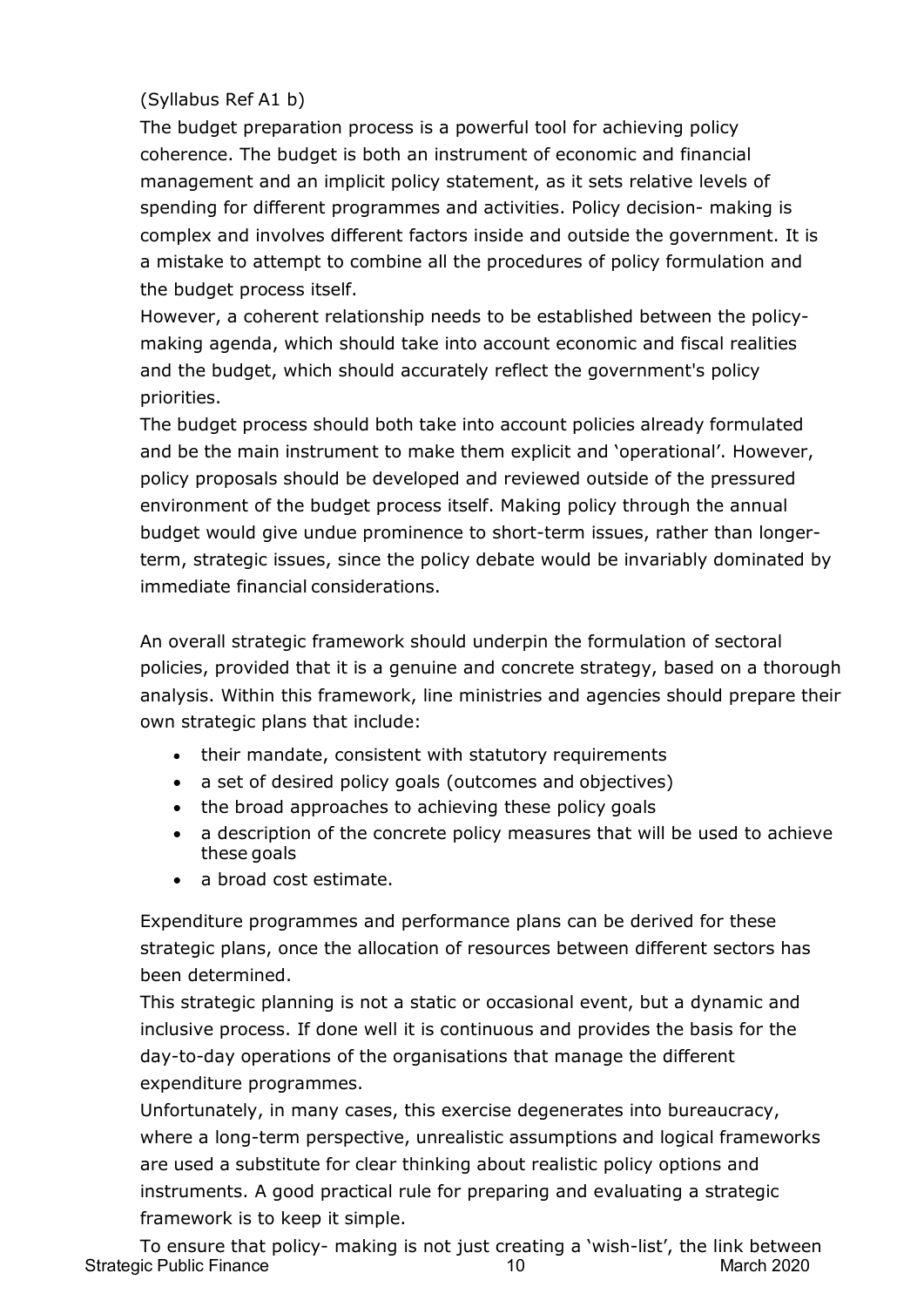policy and the budget process is essential and at least two clear rules should be established:

• The resource implications of a policy change should be identified, before a policy decision is taken. Any entity proposing new policies should quantify their effects on public expenditure including both the impact on its own spending and on the spending of other government departments.

• The ministry of finance (such as the Treasury in the UK) should be consulted in good time about all proposals involving expenditure before they are reviewed by ministers (or a ministerial committee) and certainly before any public announcements are made.

### **I mark per well made point up to 10 marks**

# **(Max 10 marks)**

### **Syllabus**

# **ref A1** c)

In the UK, after 16 years of taking a 'golden rule' approach with a balanced budget and prudent borrowing levels (no more than 40% of GDP), the fiscal crises of 2008 required a different perspective for the control of borrowing.

In 2010, the coalition government introduced legislation that moves away from a requirement for a balanced budget and focuses on the economic theory relating to sustainable fiscal position instead.

Since interest rates on government bonds have tended to be higher than growth rates, a balanced budget will not be sustainable.

Since 2015, the medium term plans (Comprehensive Spending Review) from the Chancellor of the Exchequer are for surpluses in 'normal' times (originally projected as being 2020).

Political parties in the UK have to ensure that markets have confidence in the UK public finances, and this drive to achieve fiscal stability and budget surpluses, coupled with reduced public debt have led to a lengthy period of austerity with cuts to funding of public services.

Whether this strategy will be successful in promoting economic growth and achieving fiscal stability remains to be seen as the period has extended well beyond the 5 years talked about in 2015. The UK government (via the Chancellor of the Exchequer) announced in 2018 that austerity had ended. It remains to be seen whether this is actually true. Trying to measure the longer-term impact of austerity was the subject of much research and published articles in 2019 such as

https://neweconomics.org/2019/02/austerity-is-subduing-uk-economy-bymore-than-3-600-per- household-this-year

Compare this with the approach taken by the United States, where there is legislation to cap the amount of borrowing by central government. This gives a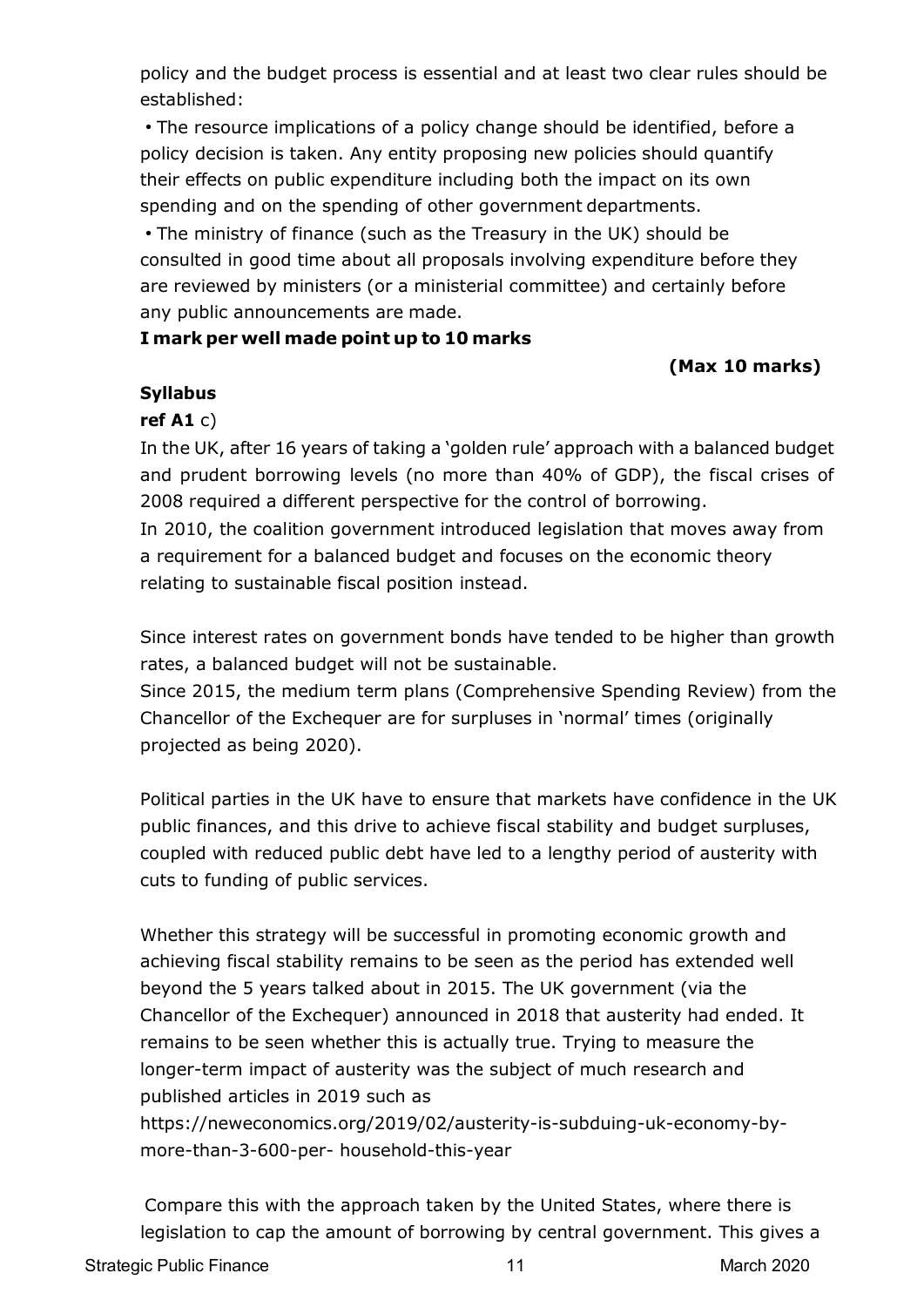much harder borrowing constraint, which can lead to political, rather than economic use of borrowing limits.

As a consequence, debt limits have often been raised by government sometimes to avoid default. It has also lead to some re-thinking on spending priorities.

Congress has always acted when called upon to raise the debt limit. Since 1960, Congress has acted 78 separate times to permanently raise, temporarily extend, or revise the definition of the debt limit – 49 times under Republican presidents and 29 times under Democratic presidents. During the Obama administration in the USA (2007-2015) there were several political battles to raise the debt limit and it was used as a political weapon between the executive (President) and legislature (Senate and Congress) to extract concessions on spending priorities.

The national debt for the US nearly doubled under Obama: It was \$10.6 trillion when he took office and was nearly \$20 trillion when he left. The rise has been blamed on factors from the Great Recession to wars in Iraq and Afghanistan and rising costs of Social Security and Medicare. Many of those pressures still exist in 2019. The CBO predicts federal spending will rise from 20.8 percent of GDP in 2019 to 23 percent in 2029, with programs such as Social Security and Medicare expected to spend more to cope with an aging population and rising health care costs.

An economic commentator reported in 2019: 'The deficit typically grows during recessions — when tax receipts shrink and demand for food stamps and other government assistance rises — then falls during good times. The current spike in the deficit at a time of strong economic growth and low unemployment represents a break with that historical pattern.'

**1 mark per well-made point covering both UK and US approaches.**

**(Max 10 marks) (Total marks 30 marks)**

Marking Instruction

a) Answer to national debt - **(2 marks)** comparision on surplus or deficit - (*2 marks – must refer to 'in year'*) g-r (d/gdp) (*2 marks*) (*1 mark per point describing the interrelationships up to 4 marks) (Max 10 marks)*

b) I mark per well made point up to 10 marks **(Max 10 marks)**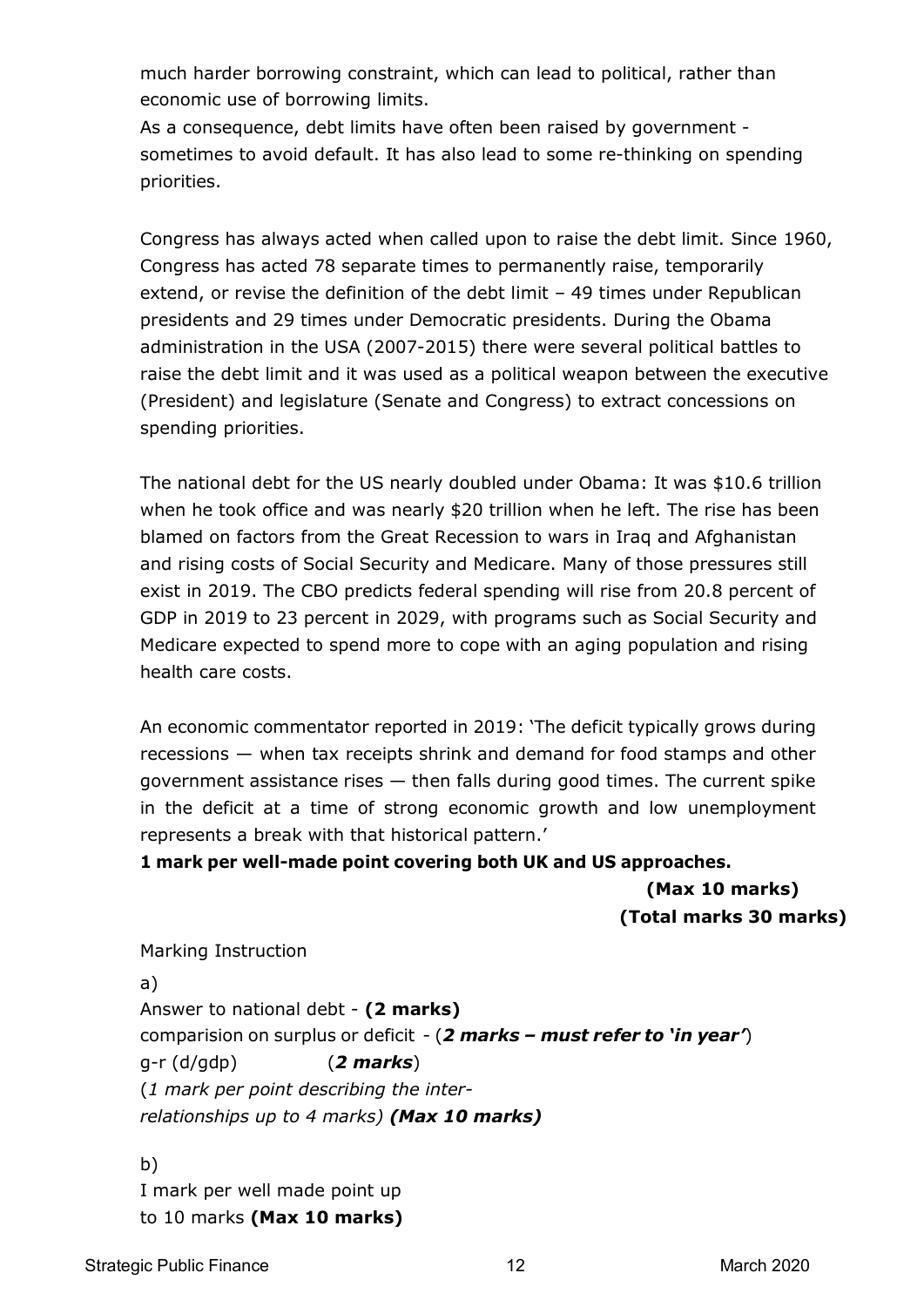c) 1 mark per well-made point covering both UK and US approaches. **(Max 10 marks)**

Sub Marking Instruction 1

Answer to national debt - **(2 marks)** comparision on surplus or deficit - (*2 marks – must*

*refer to 'in year'*) g-r (d/gdp)(*2 marks*) (*1 mark per point describing the interrelationships up to 4 marks)*

Sub Marking Instruction 2

I mark per well-made point up to 10 marks 10 Marks

10 Marks

Sub Marking Instruction 3

1 mark per well-made point covering both UK and US approaches.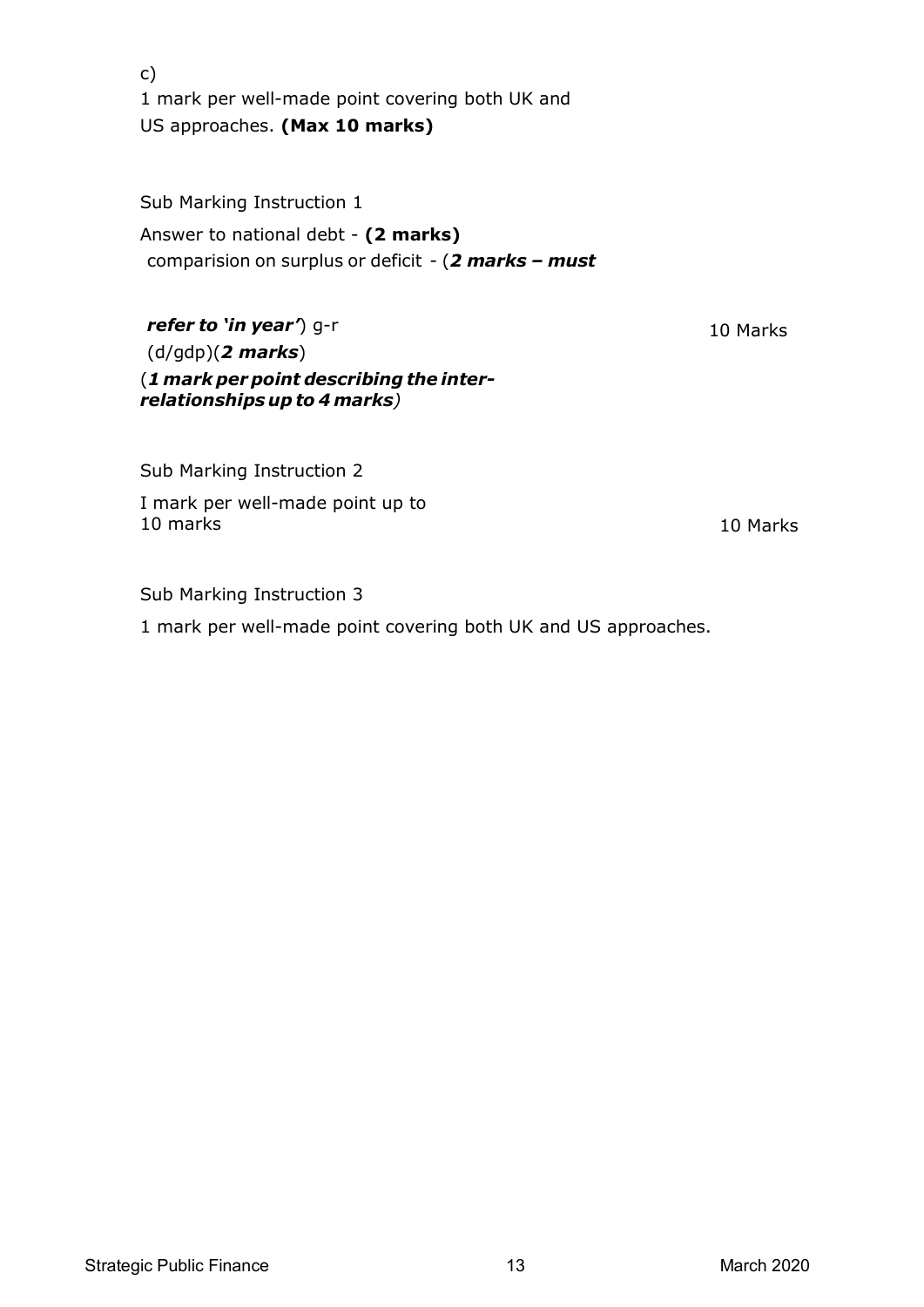Syllabus Ref C1

While resources are not expanding, demand for services tends to increase. This is through demographic change, economic conditions, consumer expectation and policies promoting choice, technological advance (especially in the health service) or better and more accessible information. Sometimes demand out-strips resource growth especially where demand is aligned with demographic change, and there is a time lag in information about those changes.

At the same time policy may deliberately restrict management's coping tactics, for example through limits on clients' maximum waiting times. Techniques of demand management, from productivity improvement to triage, are widely used across the public sector.

Community leadership

#### **Recognise that demand is political**

– transformative change requires political buy-in, and it is vital that local politicians lead a new conversation with citizens that is more collaborative. Where communities are taking more responsibility, then their representatives must lead the way.

#### **Find the right local narrative**

– use language that the organisation understands rather than academic and generic terms that may be meaningless to stakeholders.

Building insight

#### **Create the methods to get closer to communities**

– demand cannot be understood purely through the lens of services currently provided. Public sector bodies need to look outwards, creating the methods to generate deeper insight into the needs, wants and aspirations of citizens.

#### **Get beyond the services and build new partnerships**

– once better insight has been obtained, the responsibility is to use it effectively. Addressing the real drivers of demand will require public managers to broker new cross-sector relationships and build new partnerships.

Changing behaviour

#### **Leverage emerging data on outcomes and behaviour**

– many local authorities (some UK examples being Kirklees and Calderdale) are already building on nudge and network techniques to change the way they interact with the community and address failure demand.

#### **Build trust to change behaviour**

– long term behaviour change requires a two-way relationship, with responsibility on both citizens and state, and high levels of trust between them. This is a challenge for all public agencies, but Ipsos MORI find that 79% of citizens trust their local council to make 'difficult decisions', as opposed to 11% for central government. However, the LGA suggests that local authorities will need to engage in new, more collaborative ways with communities as cuts bite harder.

Changing the system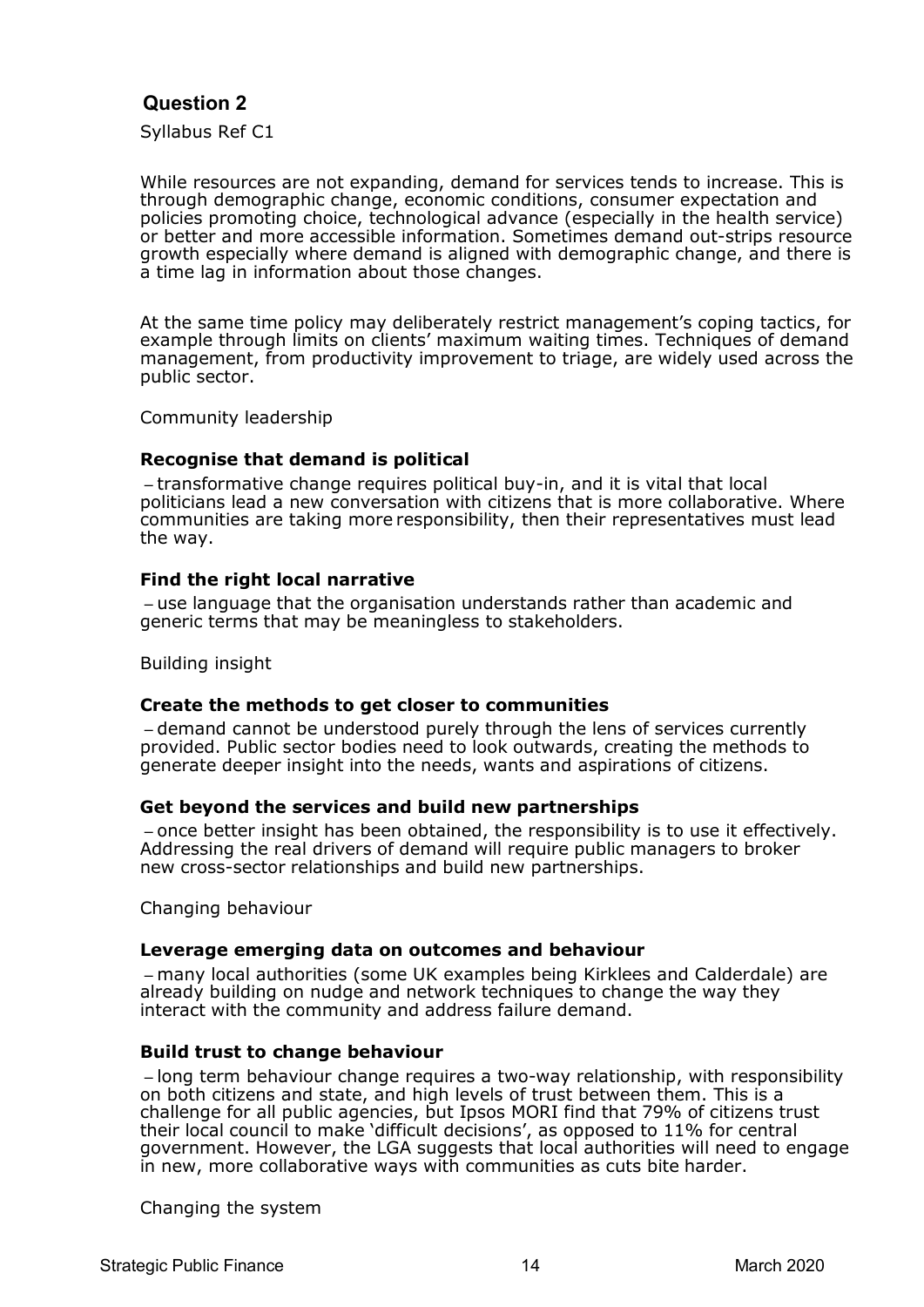#### **Think whole system, whole place**

– managing future demand will be about scaling up isolated, service-based practice and embedding a culture shift across public organisations.

#### **Work collaboratively across agencies and sectors**

– the default assumption for local public services should be for outcome-focused collaboration around the holistic needs of citizens (and thus the root causes of demand).

Commissioning and procurement practice makes this difficult, examples such as the MEAM (Making Every Adult Matter) approach, and Worcestershire County Council's 'Early Help Hub' show that it is possible.

Creating shared value

#### **Manage demand and growth strategies interdependently**

– demand management and inclusive growth should be two sides of the same coin, as Greater Manchester's proposed switch from reactive to proactive investment spending demonstrates. AGMA data suggests that 35% of public spending in the area is 'reactive' and therefore potentially addressable through early intervention.

#### **Use market shaping and procurement to support communities**

– the Public Services (Social Value) Act and EU procurement changes from 2015 offer an opportunity to manage demand through more targeted and collaborative commissioning, focused on community benefit and value as well as price.

Building community resilience

#### **Engage the community in co-designing and commissioning services**

– transformative demand management – and long term transformative change in public services – cannot happen without truly engaging and enrolling the community in the design and delivery of services. Examples of this include Turning Point's Connected Care model to Lambeth's Outcomes Framework for Children and Young People.

#### **Build coalitions between business, public services and society**

– the role of the private and social sector in managing demand is key. Being in work is the single best tool of demand management, and responsible employment practice, living wage and skills development are all advocated as ways for the private sector to support this agenda. Public sector organisations need to think about ways to convene a broader dialogue about social responsibility, shared values and inclusive growth.

#### **3 marks per area – 1.5 - 2 marks for well explained area, up to 1.5 marks for examples. Cap at 2 marks per area if no examples are included. (Total 18 marks)**

b) Syllabus Ref C4

The Cabinet Office has defined mutuals as organisations that have 'left the public sector to provide public services (under contract) and in which employee control plays a significant role in its operation'.

Mutuals may be suitable models for delivering community-led services in areas where potential for profit is limited, or where existing arrangements had proven ineffective.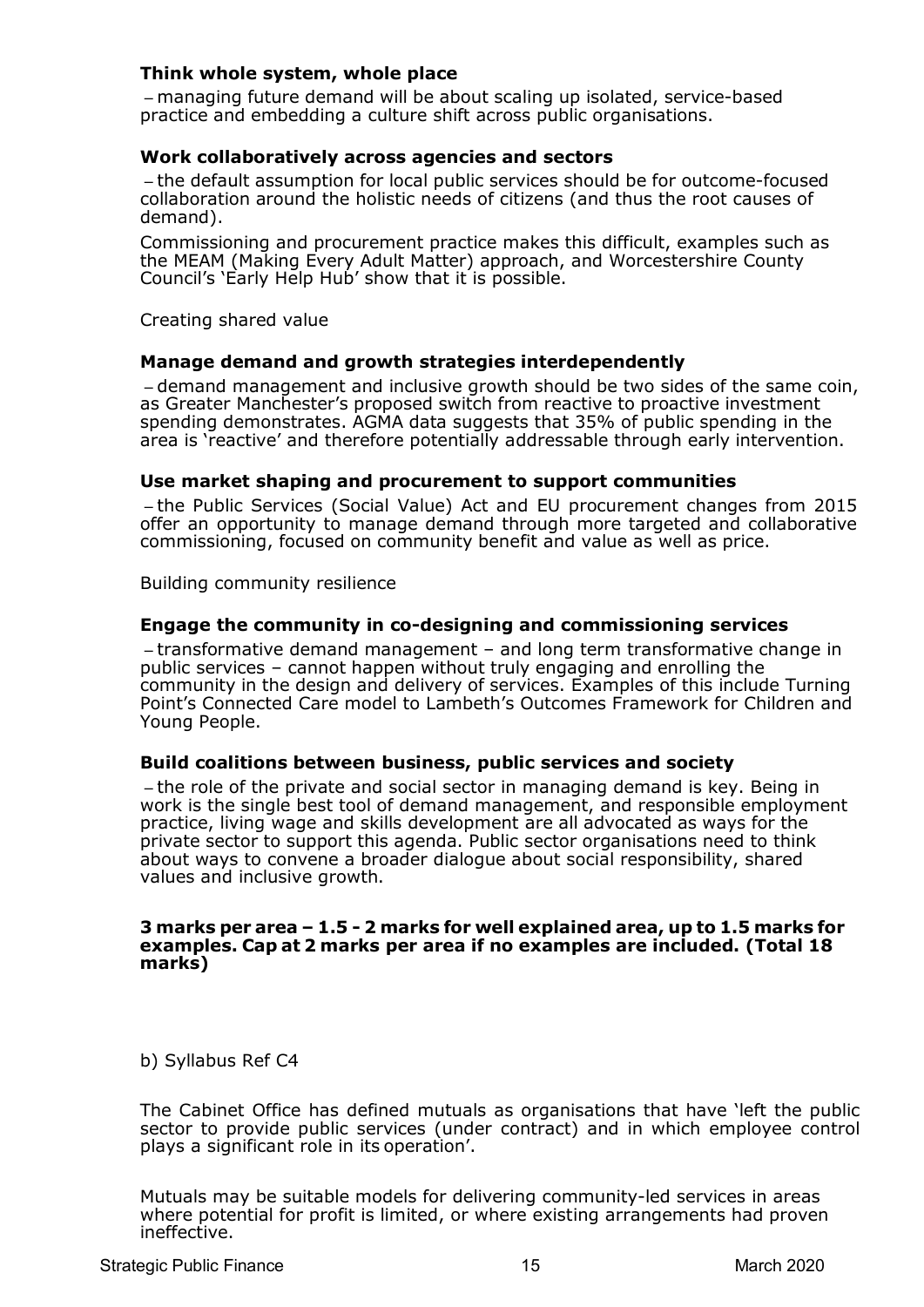Alongside the creation of the Mutuals Taskforce in 2011, and the Mutuals Support Programme in 2012, Parliament passed laws to facilitate the process by which employees can take over the services they deliver.

As part of the Localism Act 2011, the 'right to provide' powers afforded council staff rights to provide services as staff-led enterprises and bid to take over the services they deliver from March 2011. The 'community right to challenge' provided community interest groups to challenge council ownership and bid for the right to run council services and assets. In particular, the powers require organisations to consider suitable proposals from front line staff who want to take over and run their services as mutual organisations.

The success of mutuals is reflected in the numbers. By July 2014, 100 public service mutual had been created, a dramatic increase from just nine mutuals in 2010.

Some of these mutuals have become quite large. For example, the 'Leading Lives' mutual in Suffolk, dedicated to providing council care and support services, now employs 500 staff of whom 70% are members of the mutual.

Mutuals are important for commercially minded councils because they offer a potential way around prescriptions of what local authorities may charge for, or trade for profit in. Setting up a staff-owned mutual in an area that would fall under a council's statutory service provisions is a way for them to generate a new income stream – particularly rent and business rates.

Mutuals are characterised by a shared community purpose and collective ownership. Mutual is a term that refers to the ownership of an organisation. The phrase 'public service mutual' has become shorthand for an organisation that has left the public sector but continues to deliver public services. Strictly, a mutual is an organisation in which employees hold majority ownership. In practice, the extent to which employees control and influence how the business is managed plays an equally significant role in determining whether an organisation could be called a mutual.

| Advantages                                                                                                                                                      | <b>Disadvantages</b>                                                                            |
|-----------------------------------------------------------------------------------------------------------------------------------------------------------------|-------------------------------------------------------------------------------------------------|
| Freedom and opportunity to innovate   Loss of control by public sector body<br> outside of constraints of the public sector might lead to unexpected changes in | service level                                                                                   |
| Access to funding not available in the<br>public sector                                                                                                         | Business expertise may be lacking if staff<br>have previously only been in the public<br>sector |
| Employee ownership leads to higher<br> levels of productivity                                                                                                   | Unfamiliar regulations (company<br> or charity accounts requirements)                           |

#### Examples

**Greenwich Leisure Limited**, spun out of Greenwich Council's leisure department in 1993 and now managing a turnover of £80m, is one example of how successful mutuals from local authorities can be.

[www.gll.org/b2b/pages/being-a-charitable-social-enterprise](http://www.gll.org/b2b/pages/being-a-charitable-social-enterprise)

**Realise Futures** was previously part of the Suffolk County Council's Adult and Community Services. Cabinet approval for the externalisation of Realise Futures under the Right to Provide Initiative was given in March 2012 and became wholly independent as a Community Interest Company (CIC) and public service mutual in November 2012.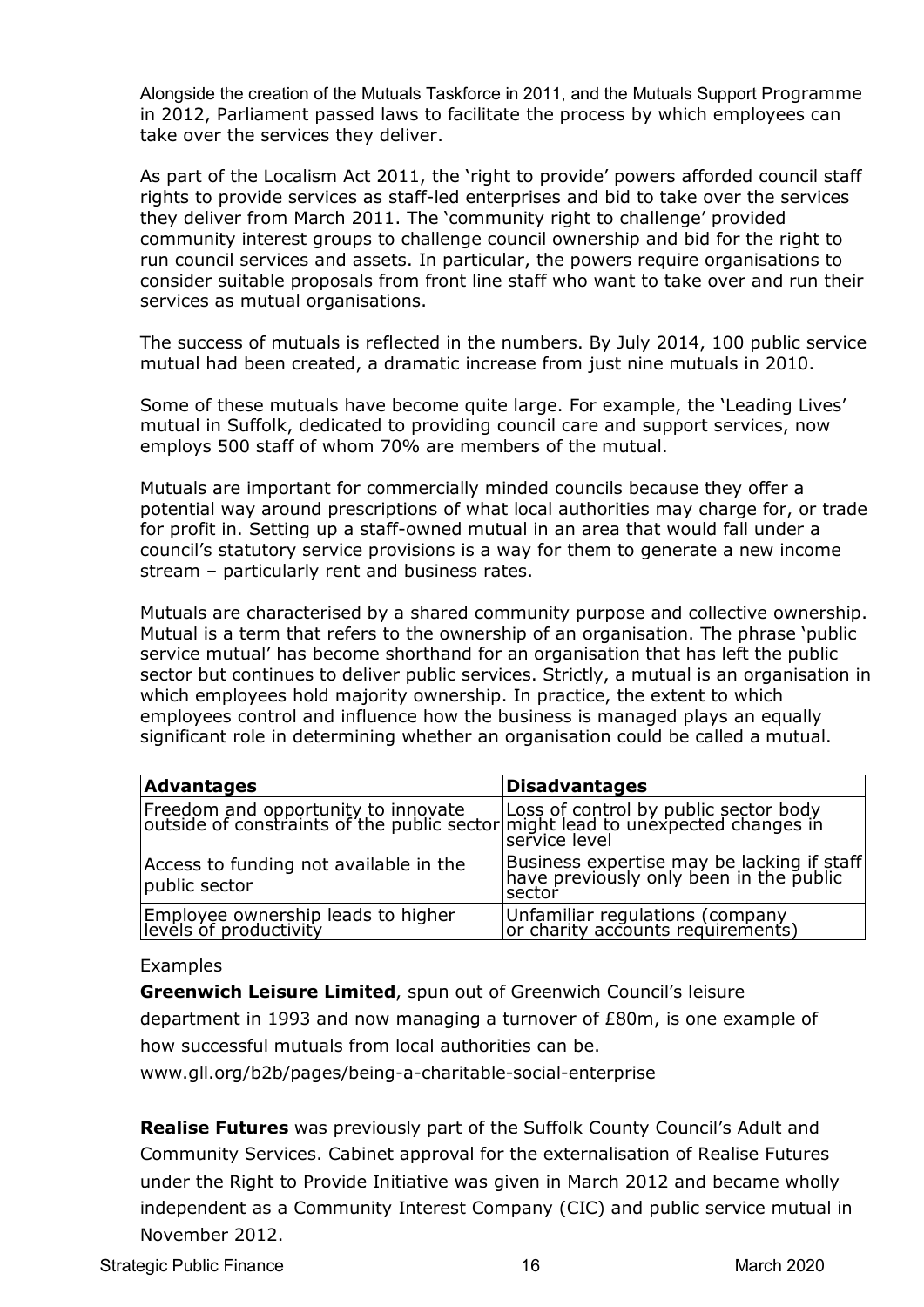**Be Independent** is an adult social care mutual, spun out of the City of York Council in April 2014. It is a Community Interest Company (limited by guarantee) with a Board of 6 Director - owners of which 3 are employed by the business – thereby giving a business with 50% staff ownership. [www.gov.uk/government/case-studies/be-independent-cic](http://www.gov.uk/government/case-studies/be-independent-cic)

**Provide** is a public service mutual delivering community health services across Essex, Cambridgeshire and Peterborough, as well as the London boroughs of Waltham Forest and Redbridge. Launched in April 2011 as part of an initiative to separate the commissioning and provider roles of the local NHS, Provide's 1,100 staff have taken the organisation from strength to strength over the past three years, winning Social Enterprise of the Year at the 2013 National Business Awards UK.

[www.gov.uk/government/case-studies/provide](http://www.gov.uk/government/case-studies/provide)

# **(3 marks for clear definition of mutuals, 1 mark per advantage or disadvantage up to a total of 6 marks, 3 marks for examples 12 marks)**

Marking Instruction

a) 3 marks per area  $-1.5 - 2$  marks for well explained area, up to 1.5 marks for examples. Cap at 2 marks per area if no examples are included.

(Total 18 marks)

b) (3 marks for clear definition of mutuals, 1 mark per advantage or disadvantage up to a total of 6 marks, 3 marks for examples 12 marks)

Sub Marking Instruction 1

3 marks per area – 1.5 - 2 marks for well explained area, up to 1.5 marks for examples. Cap at 2 marks per area if no examples are included.

# **(18 marks)**

Sub Marking Instruction 2

(3 marks for clear definition of mutuals, 1 mark per advantage or disadvantage up to a total of 6 marks, 3 marks for examples 12 marks)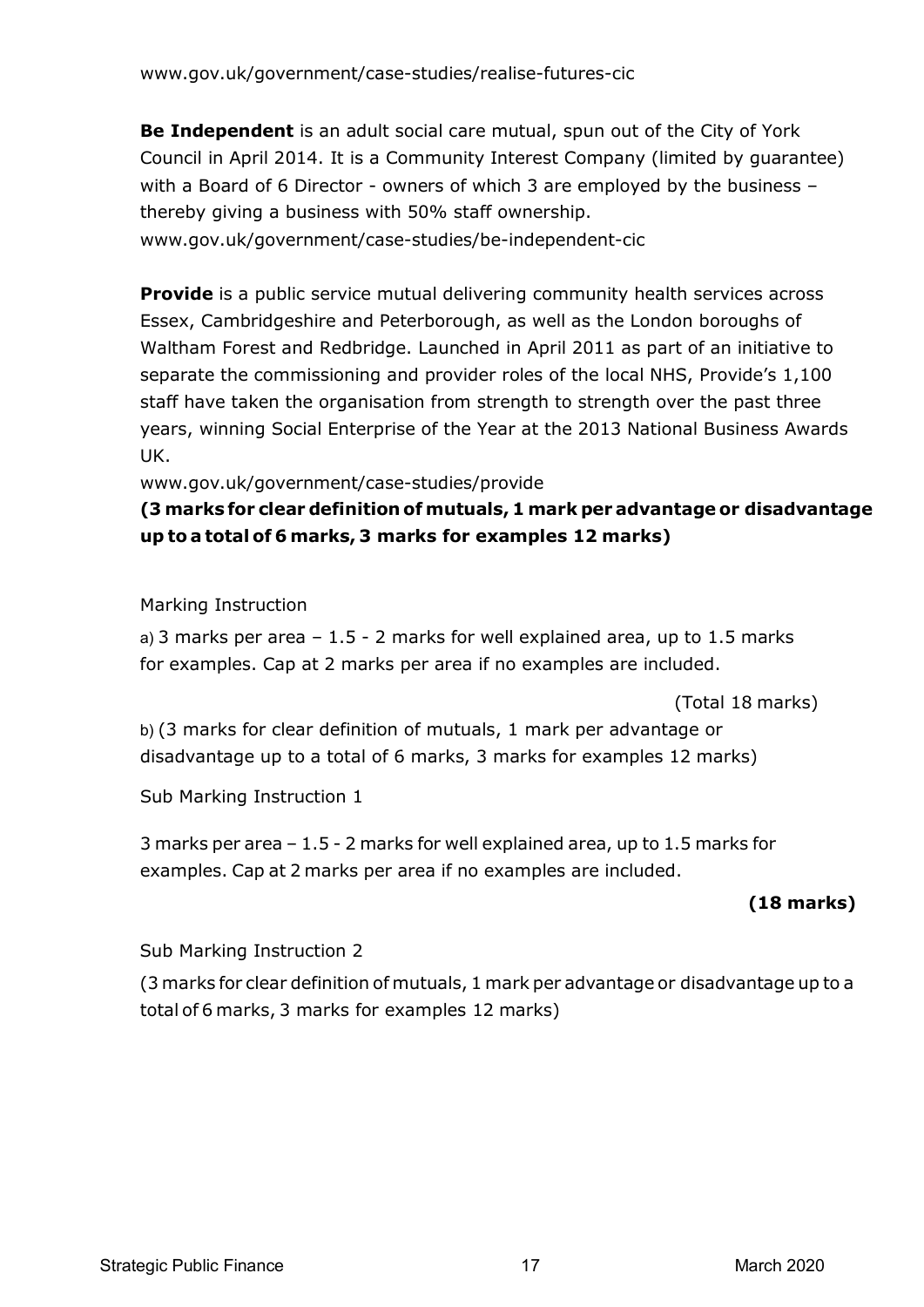Syllabus ref - B2

a)

The CFO, as the organisation's most senior executive role charged with leading and directing financial strategy and operations, occupies a pivotal role, both for external stakeholders and within the Leadership Team. In the public service context, CFOs must also meet the demands of openness and accountability in decision making, balance competition for limited resources across a range of worthwhile objectives, deliver value for money and safeguard taxpayers' money. Delivering these requires a range of personal qualities, as well as support from both the finance function and the organisation as a whole.

The CIPFA Statement lists the desirable qualities of a CFO under each of the five principles. As part of your studies you should read the generic CIPFA Statement or some of the sector specific statements. The main personal qualities can be summarised as:

- Robust and resilient leadership.
- Flexible leadership style, able to move through visioning to implementation and collaboration/consultation to challenge as appropriate.
- Able to network and build robust relationships both internally and externally.
- Working effectively with other Leadership Team members with political awareness and sensitivity.
- Address and deal effectively with difficult situations and challenge effectively, to give and receive constructive feedback.
- Implement best practice in change management and leadership.
- Balance conflicting pressures and needs, including short and longer term trade-offs.
- Innovative to add value and a good communicator.
- Maintain an appropriate balance between the deeper financial aspects of the CFO role and the need to develop and retain a broader focus on the environment and stakeholder expectations and needs.
- Act with integrity, objectivity, professional competence and due care, confidentiality, and professional behaviour.
- Develop and sustain partnerships, and engage effectively in collaboration.
- Establish an open culture, built on effective coaching and a "no blame" approach.
- Understand personal and professional strengths.

# **½mark per pointmade up to maximum of 5 marks - not expected to**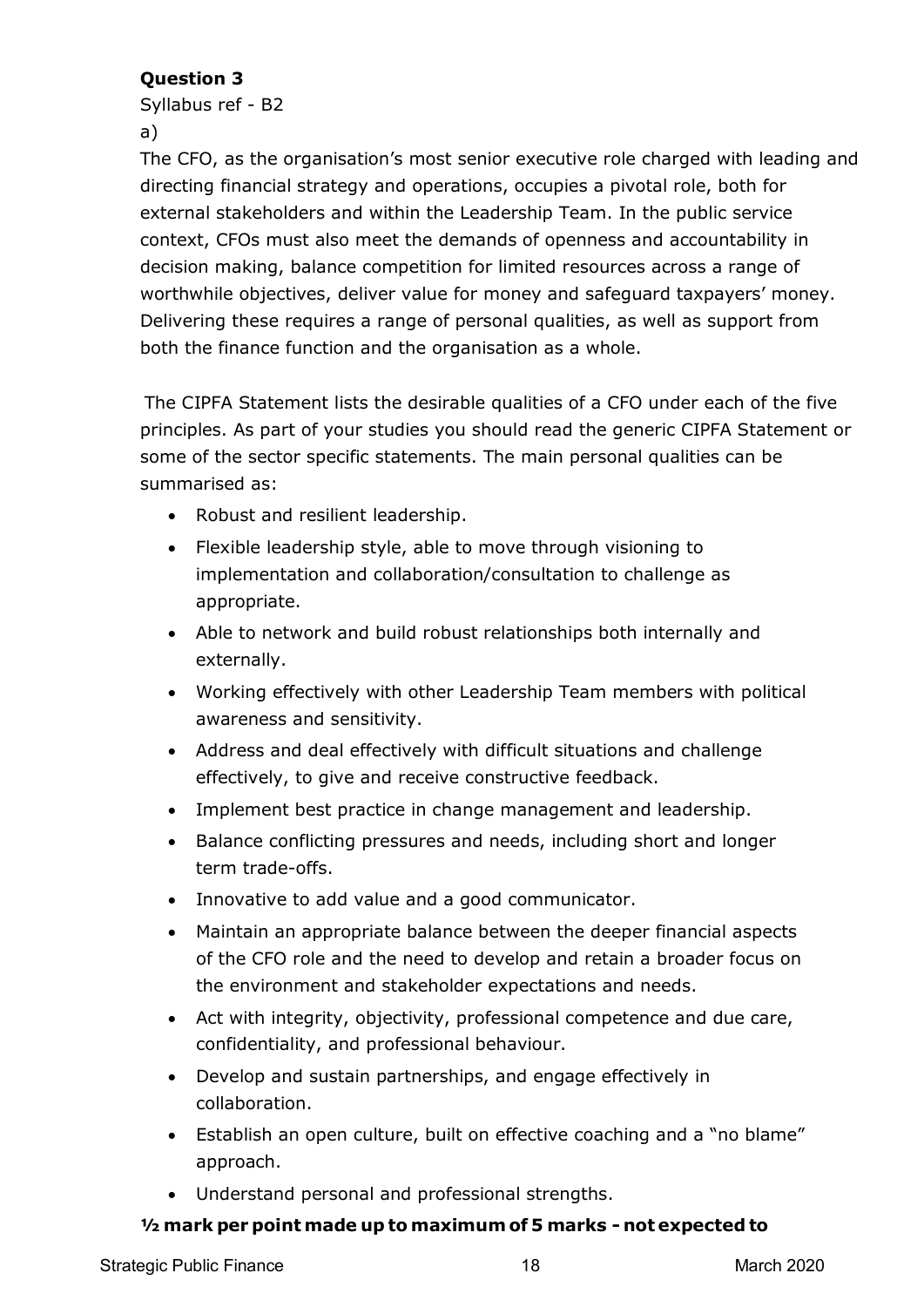### b)

Students should demonstrate an awareness of the dichotomy between customer expectations - people wanting increasingly more and more from their public services - and limited budgets and resources, in a time of financial austerity. Emphasis should be around the limited resources and sharing this with stakeholders. The use of the 'budget choices' slide calculator by some councils has helped put the message across about the real costs of services and the choices that need to be made.

Many public service commentators are calling for a clear debate on developing a realistic consensus on what people can expect to receive in terms of services and what they can expect to pay, in terms of taxation and charges for services.

Being clear and honest with stakeholders about what services cost to deliver, as well as how they are delivered is essential in managing people's expectations. Getting stakeholders to understand how funding is used, and how priorities are determined. PSOs must be aware of how expectations might change and anticipate trends so that service delivery stays relevant.

Mapping stakeholders before consultation can help focus on their needs and manage their expectations. Stakeholder mapping includes:

- **EXT** identifying key groups of current and potential customers for the services being provided
- analysing them by gaining an understanding of their perspectives and interests
- **EXT** mapping their relationships to your objectives and to other stakeholders
- ranking and prioritising their relative needs and issues.

### **1 mark per point**

*(5 marks maximum) (Max 10 marks)*

Marking Instruction

a)

½ mark per point made up to maximum of 5 marks - not expected to cover all points in the model answer.

*(5 marks)* 

b) 1 mark per point

> *(5 marks) (10 marks)*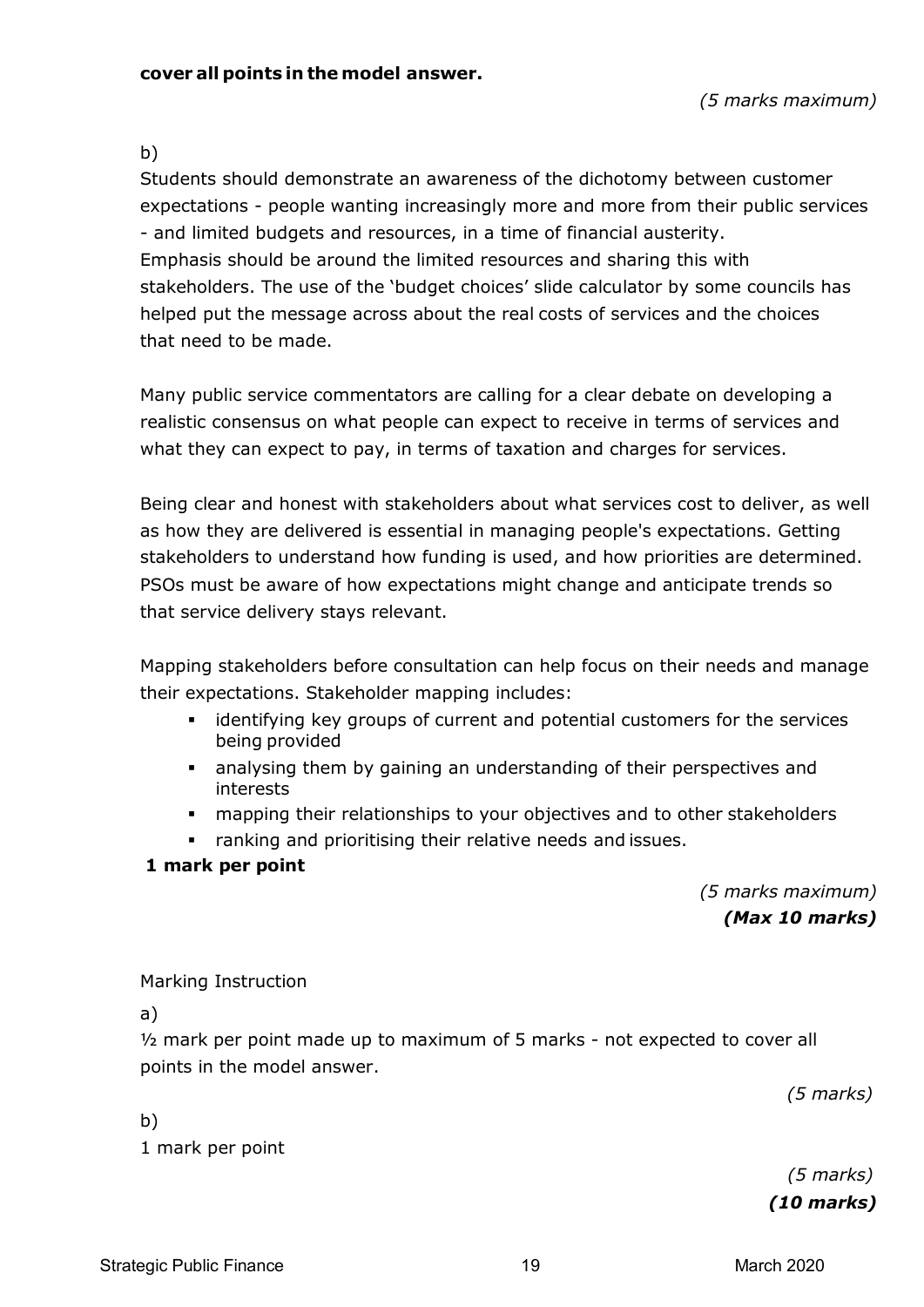Sub Marking Instruction

 $1 a)$ 

½ mark per point made up to maximum of 5 marks - not expected to cover all points in the model answer.

*(5 Marks)*

Sub Marking Instruction 2

b) 1 mark per point

*(5 marks)*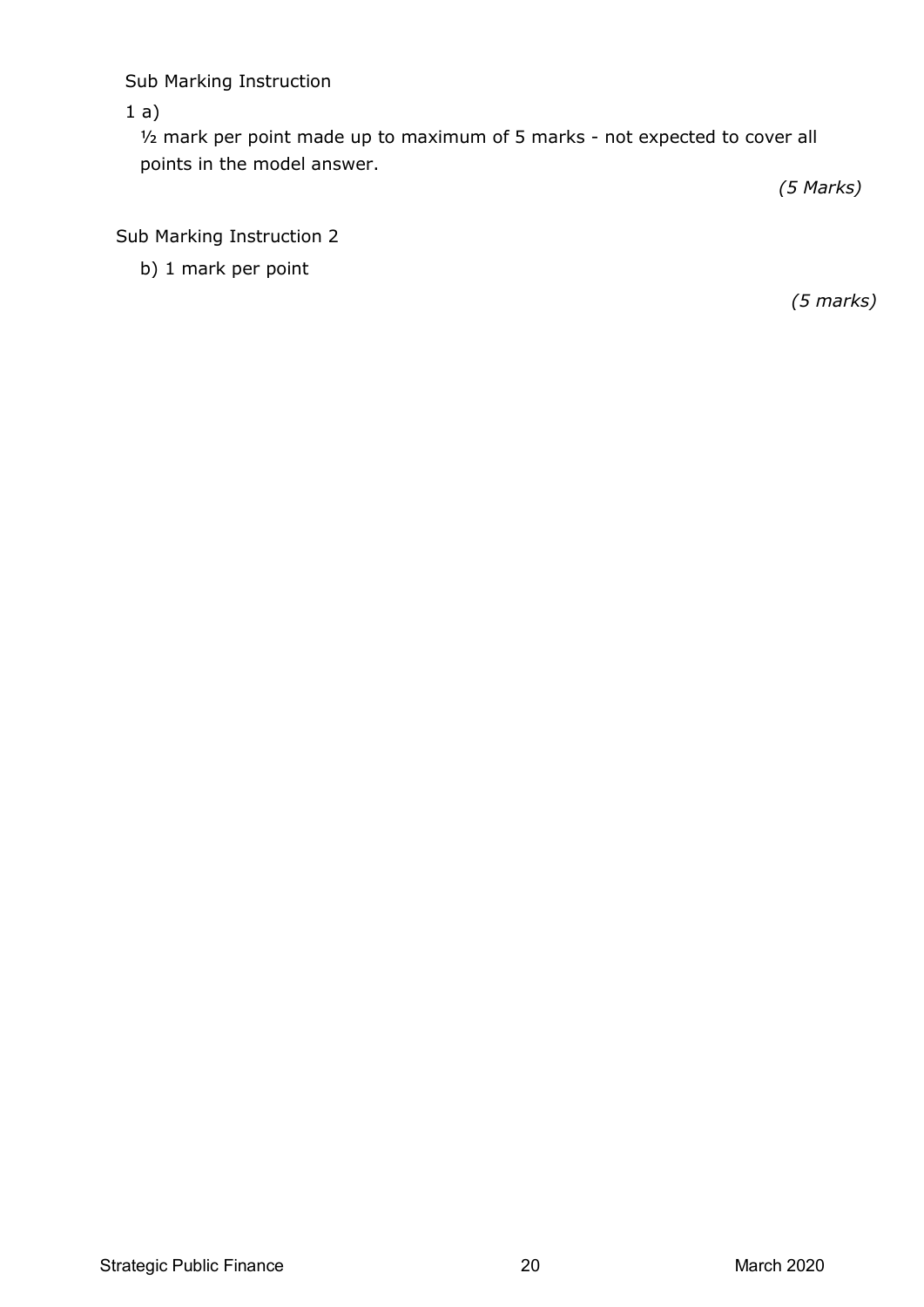Syllabus ref C4 a)

CIPFA's Financial Resilience Index is a comparative analytical tool that may be used by chief financial officers to support good financial management, providing a common understanding within a council of their financial position.

The index is made up of a set of indicators. These indicators take publicly available data and compare similar authorities across a range of factors. There is no single overall indicator of financial risk, so the index instead highlights areas where additional scrutiny should take place in order to provide additional assurance. This additional scrutiny should be accompanied by a narrative to place the indicator into context.

Indicators of financial stress:

- Level of Reserves
- Change in reserves
- Interest payable / Net revenue expenditure
- Gross external debt
- Social care ratio
- Fees & Charges to service expenditure ratio
- Council tax requirement / net revenue expenditure
- Growth above baseline

# **1– 2marks for explaining the Index. ½ a mark per indicator identified up to 2- 3 marks. Flexible marking as this is not detailedin the learning material, testing reading around subject.**

*(4 marks)*

Syllabus ref B1

#### b)

Risk appetite is the term commonly used to describe where an organisation considers itself to be on the spectrum ranging from willingness to take or accept risk through to an unwillingness or aversion to taking some risks.

Risk appetite in public service organisations has been historically low compared to the private sector. This is understandable, as most organisations delivering public services rely on public money and have responsibilities for appropriate stewardship, and not being reckless with funds.

Risk appetite is based on the level of unmitigated or residual risk that an organisation is prepared to tolerate or, in other words, the level at which no further action will be taken to reduce the risk.

Strategic Public Finance 21 21 March 2020 Risk appetite will vary according to the nature of the business and the type of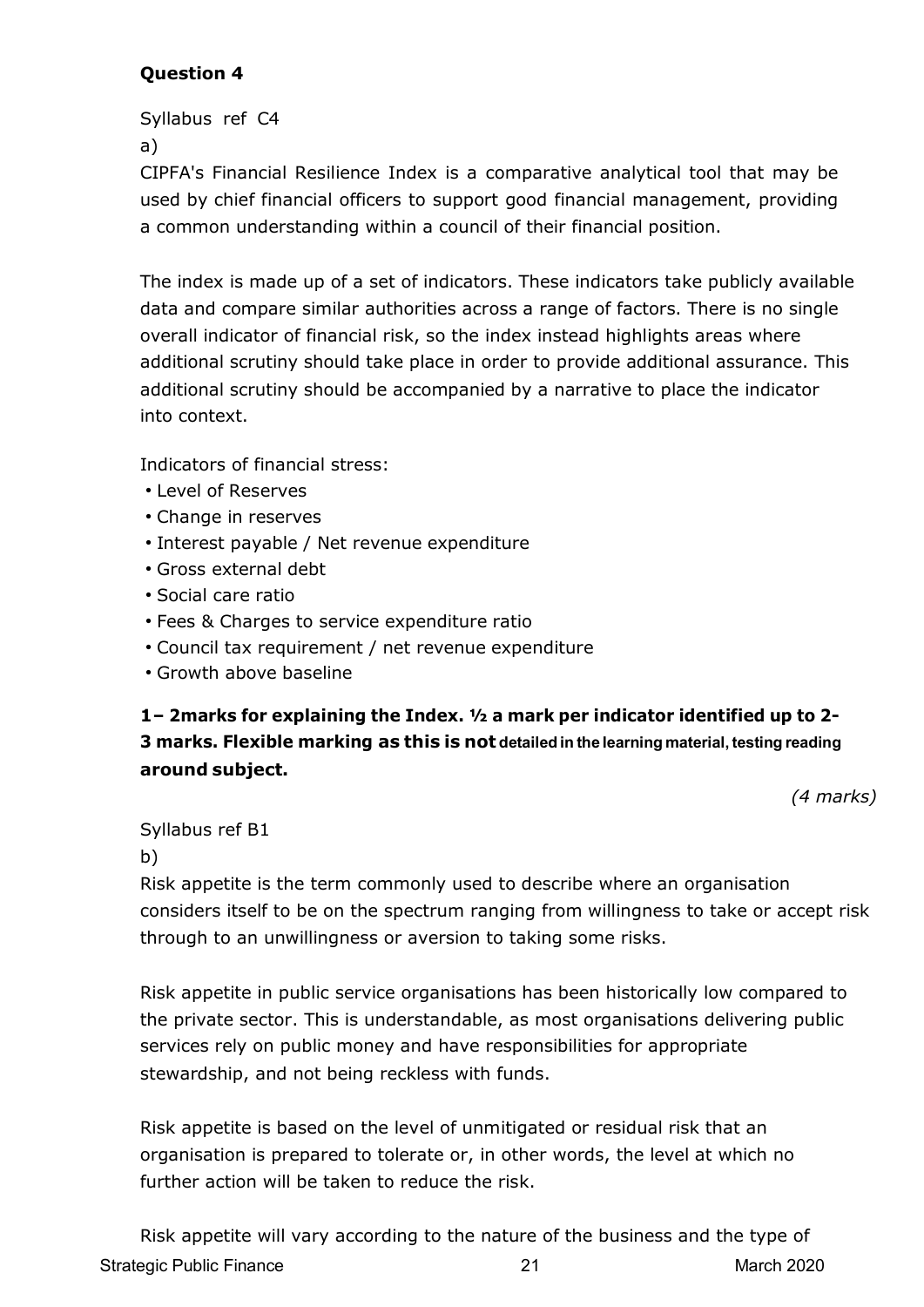service provided. Investment, trading or physical delivery of services will focus more on opportunities and their consequent risk than services whose prime purpose is stewardship of public funds or protecting the public; for example, a local authority supply trading organisation is likely to have a different risk appetite to child protection services.

Risk appetite may also vary within the organisation if it has a number of discrete functions; for example, risk appetite around a major construction project in a local authority may differ from risk appetite in relation to treasury management or archiving services.

As public service organisations face reducing financial resources at a time when the demand for public services is increasing, governing bodies need to ensure that their risk appetite is still appropriate to make the most of opportunities as well as to guard against threats.

The austerity measures in the UK over the past five years, and the projection that this will continue over the next five years at least, has driven public service organisations to examine their risk appetite. For example, the Chief Executive of the London Borough of Barking & Dagenham stated that: 'Risk needs to be managed rather than avoided, and consideration of risk should not stifle innovation. The Council delivers services in an increasingly litigious and risk averse society and believes that risk management is a tool for exploiting opportunities as well as safeguarding against potential threats. LBBD uses the discipline of risk management to promote innovation in support of the council's strategic objectives as detailed in the Corporate Plan.'

# *2 marks for definition of risk appetite, 1 mark per relevant point about different risk appetites for different activities, must include reference to examples for explanation (up to total of 6 marks)*

*(6 marks) (Max 10 marks)*

Marking Instruction

a)

1 – 2 marks for explaining the Index. ½ a mark per indicator identified up to 2-3 marks. Flexible marking as this is not detailed in the learning material, testing reading around subject. (total 4 marks)

*b)*

2 marks for definition of risk appetite, 1 mark per relevant point about different risk appetites for different activities, must include reference to examples for explanation (up to total of 6 marks)

**(Max 10 marks)**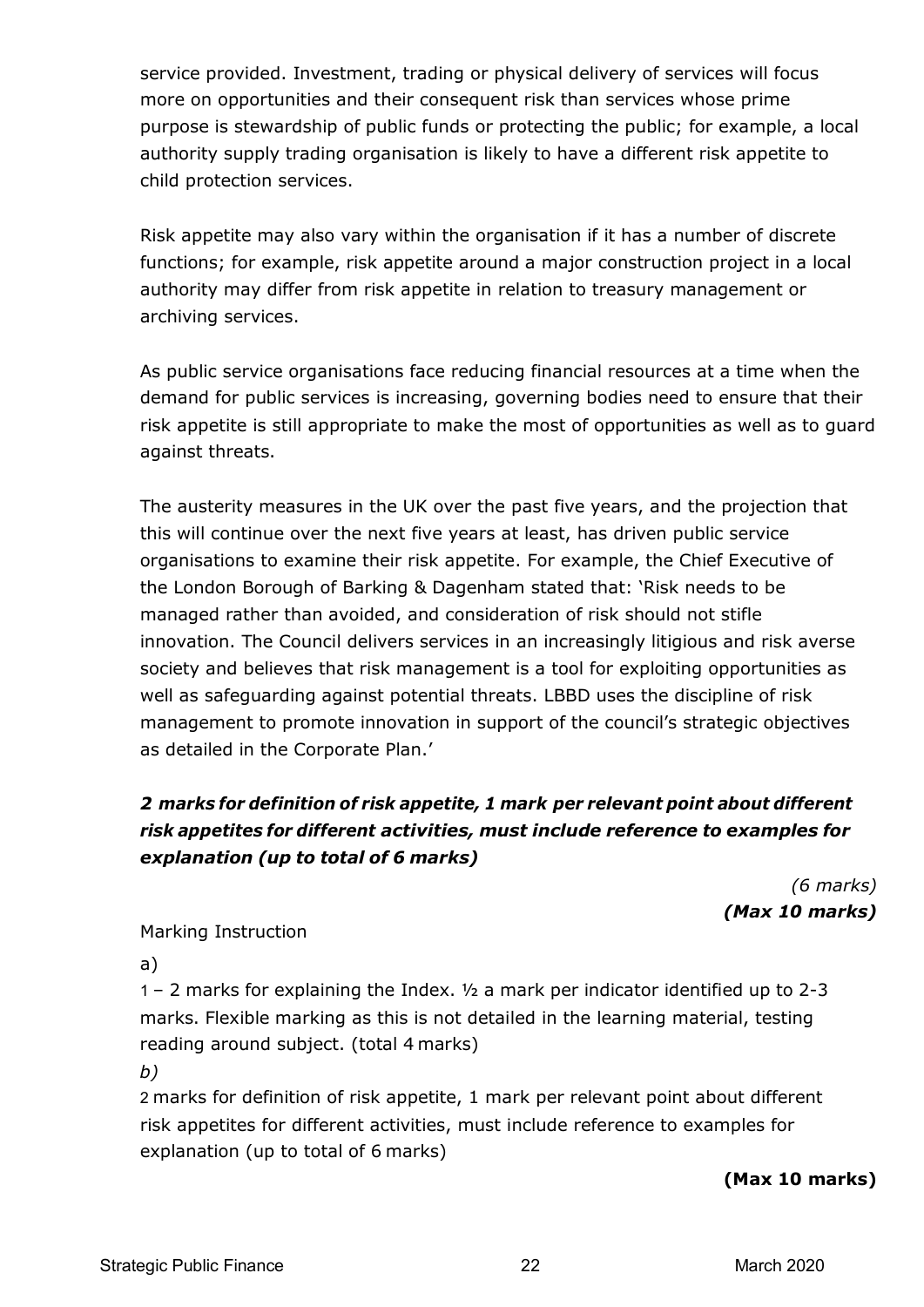### Sub Marking Instruction 1

1 – 2marks for explaining the Index. ½ a mark per indicator identified up to 2-3 marks. Flexible marking as this is not detailed in the learning material, testing reading around subject.

(Max 4 marks)

Sub Marking Instruction 2

2 marks for definition of risk appetite, 1 mark per relevant point about different risk appetites for different activities, must include reference to examples for explanation (up to total of 6 marks)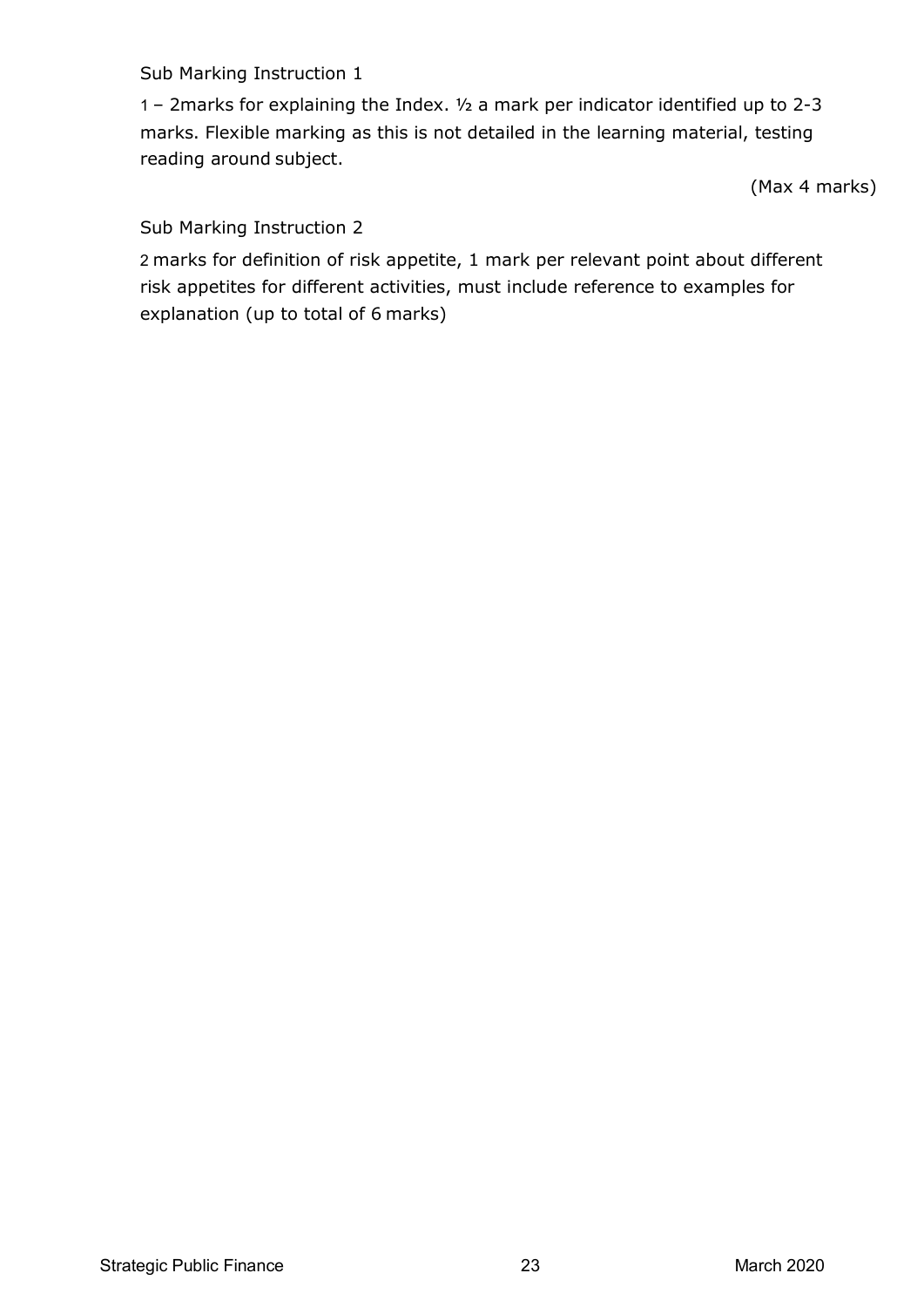Syllabus Ref B1

a)

Note that this should not just be financial risks, as most risks, if they materialise, will have an impact on delivery and / or cost.

- Commercial Risk Contractual issues, failure of suppliers to timescales/quality etc, collapse of contractors etc.
- Financial Risk Inflation, failure to meet targets, financial developments affecting plans etc.
- Legal Risk New legislation, failure to obtain appropriate approval, unexpected licensing requirements etc.
- Management Risk Lack of clarity regarding roles and responsibilities, poor leadership, inappropriate decision making etc.
- Resource Risk Skill set, limited resource availability, training requirements etc.
- Schedule Risk Delays in supplies, dependencies on other projects, poor estimations of time etc.
- Technical Risk Inadequate design, infrastructure failure, breaches in information security etc
- Candidates may come up with other ways of managing risks, but as examples:
- **identify all likely costs at the outset of the project to secure appropriate** funding
- Identify key milestones of the project and assign deadlines and responsibility for their completion. Ensure this is clearly communicated to and understood by relevant individuals
- Regularly monitor and report the costs at intervals to suit the project needs, rather than routine monthly / quarterly budget reporting
- Account for project cost separately to business as usual so any over-runs can be specifically identified and reported more easily

Regular project meetings to assess whether milestones have been achieved on time, and actions to address slippage established and assigned to individuals as responsible

#### **½ mark per risk. Candidates should offer actions or mitigations for the risks they identify, otherwise total marks should be limited to 3 marks maximum.**

*(5 marks)*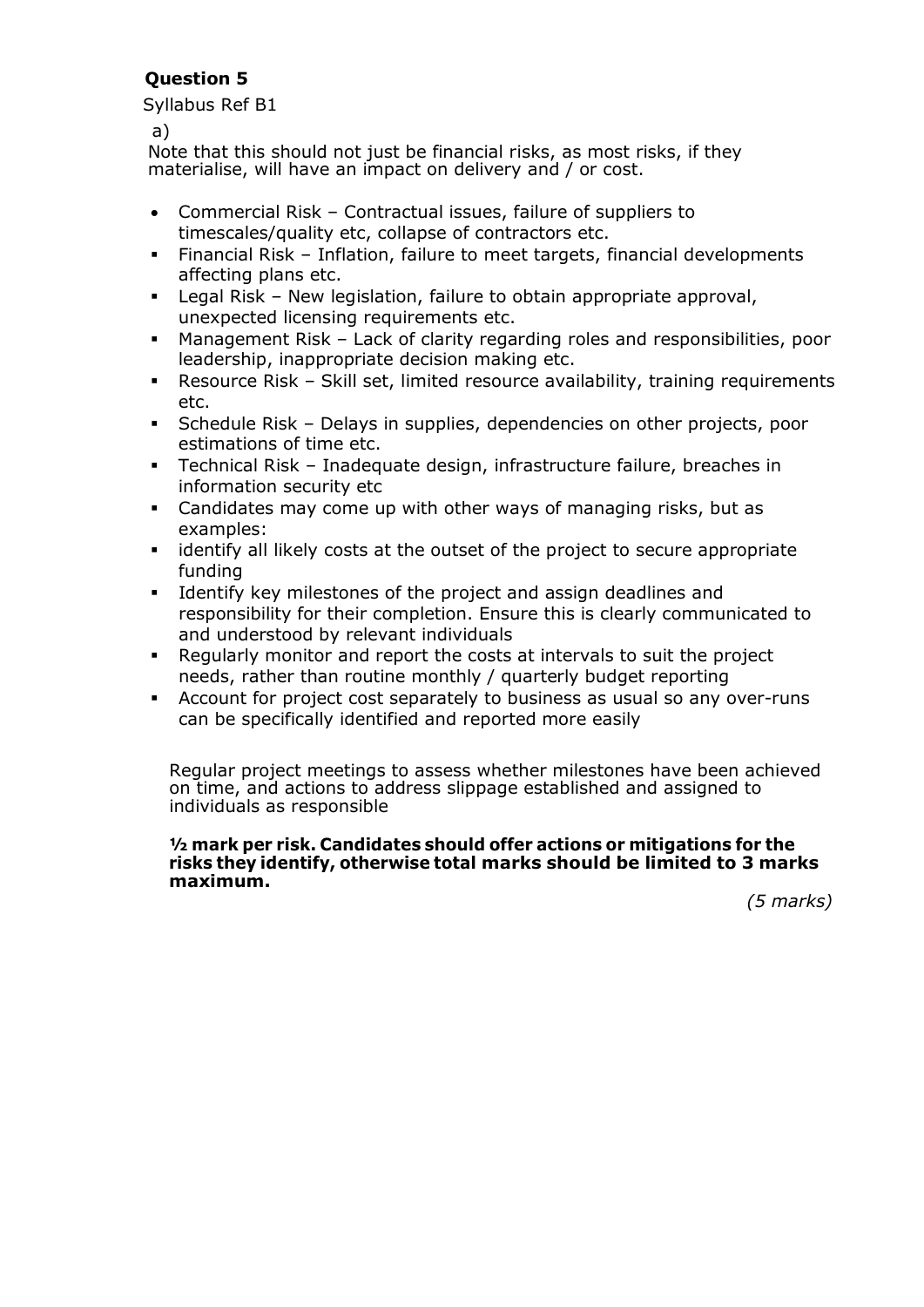Projects can be funded and managed through the normal business as usual budget processes of an organisation, but this is rare, especially where an activity is outside of the day-to-day activities of the organisation.

There are pros and cons to having a separate budget for each project.

| Pro                                                                                                                                                                                                        | Cons                                                                                                                                          |
|------------------------------------------------------------------------------------------------------------------------------------------------------------------------------------------------------------|-----------------------------------------------------------------------------------------------------------------------------------------------|
| Incentive to identify all likely costs at<br>the outset of the project to secure<br>appropriate funding                                                                                                    | Spending progress on projects may not<br>get reported to management in the<br>same routine way as regular budget<br>monitoring                |
| Monitoring can be done by the project<br>team at intervals regular enough to<br>suit the project needs, rather than<br>routine monthly / quarterly budget<br> reporting                                    | Temptation to spend all allocated project<br>budget, even if not all is eventually<br>required as it is seen as 'belonging' to the<br>project |
| Easier for project team to monitor and<br>demonstrate the compliance with any<br>conditions attached to funding as<br> money is separately accounted for                                                   | Additional report writing, and time<br>consuming management meetings may<br>be needed to receive just the project<br>budget reports           |
| Senior managers can identify where<br>individual projects within a team or<br>department are performing (or not),<br>as over or underspends are not hidden<br>in net budget figures for the<br> department | Reluctance of project managers to<br>report underspends may result in<br>unnecessary service cuts elsewhere in<br>the organisation            |

#### **1 mark per well explained advantage or disadvantage**

*(5 marks)*

#### *(Max 10 marks)*

#### Marking Instruction

½ mark per risk. Candidates should offer actions or mitigations for the risks they identify, otherwise total marks should be limited to 3 marks maximum.

*(5 marks)*

1 mark per well explained advantage or disadvantage

*(5 marks)*

Sub Marking Instruction 1

½ mark per risk. Candidates should offer actions or mitigations for the risks they identify, otherwise total marks should be limited to 3 marks maximum.

(5 marks)

Sub Marking Instruction 2

1 mark per well explained advantage or disadvantage (max 5 marks)

*(5 marks)*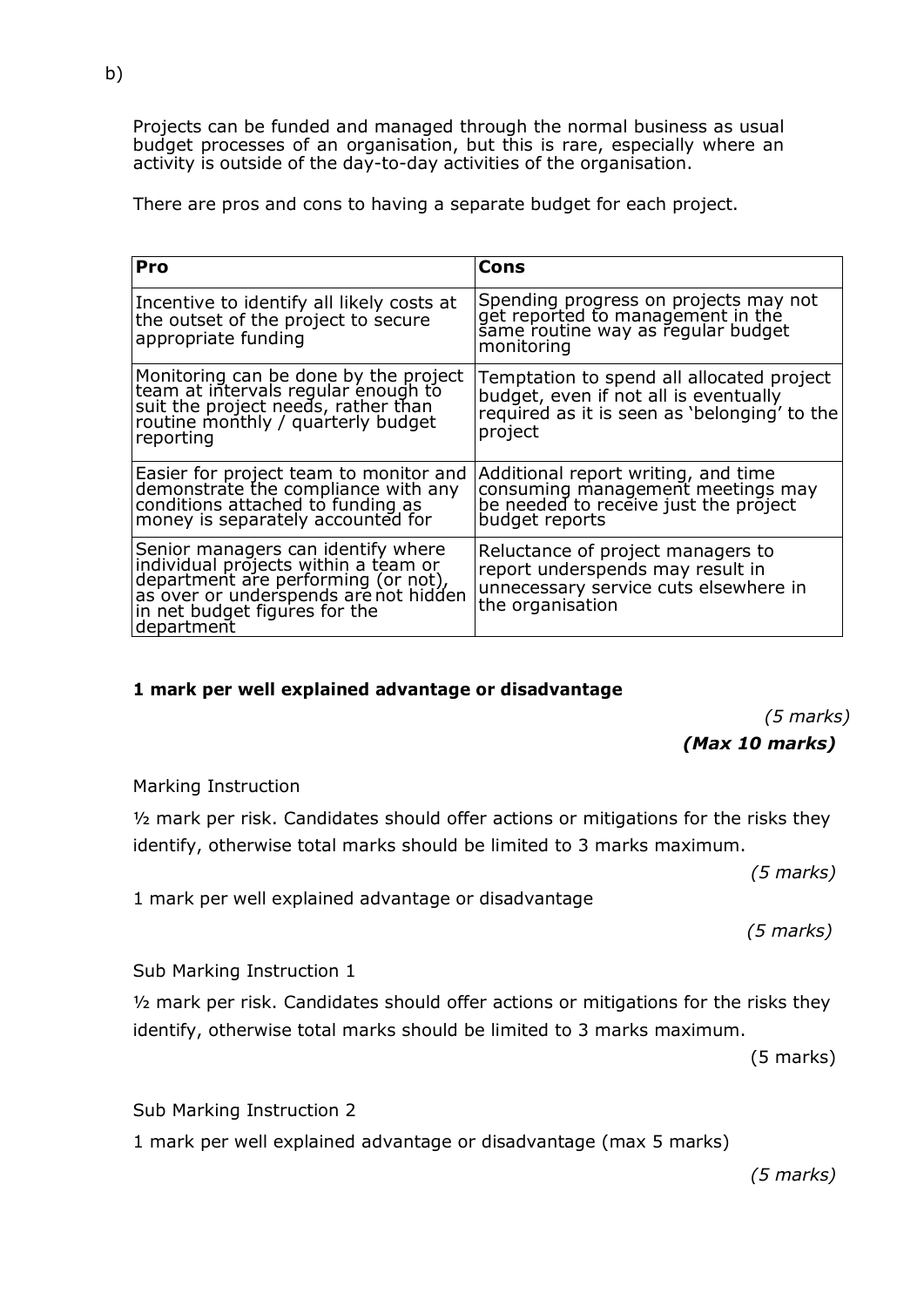### **Syllabus reference B3**

Candidates will be expected not just to write off the statement in the question as incorrect or foolish, but to provide some reason and challenge to both sides of the argument.

The report should identify that alongside the legal framework that must be observed for investments, there are other risks to be managed.

They may also make reference to the examples for local authorities, health bodies and charities given in the learning material, as well as any they may be able to draw on from their careers or the countries they work in, for comparisons in this case.

The following style is not prescriptive, but candidates should present something like the following:

### **Purpose**:

Report to Cabinet regarding approaches to maximising income for the Council from managing its investment portfolio.

**Date**: March 2020 **Presented to:** Cabinet

# **Introduction**

In response to the recent comments to Cabinet about how we should consider investing our portfolio to maximise income to the council, this report aims to address the constraints under which we must operate to remain within the law. It also seeks to clarify what our legal powers are regarding investment and borrowing, and what the recommended practices are.

This should assist Cabinet in making appropriate choices regarding the wise management of its investments, appropriate regard to the risks, and take account of other factors that Members might wish to consider when dealing with public funds.

There are challenges in balancing financial return with risk. In the banking collapse of 2008, many councils lost significant sums, and as a consequence, guidance such as CIPFA's Treasury Management in the Public Services: Code of Practice and Cross Sectoral Guidance Notes ('the Code of Practice') advocates a risk averse approach to treasury management to ensure that 'priority is given to security and liquidity when investing funds'.

### **Legal powers and restrictions**

Essentially, a local authority in England, Wales or Northern Local authorities in England and Wales are statutorily required to comply with the Local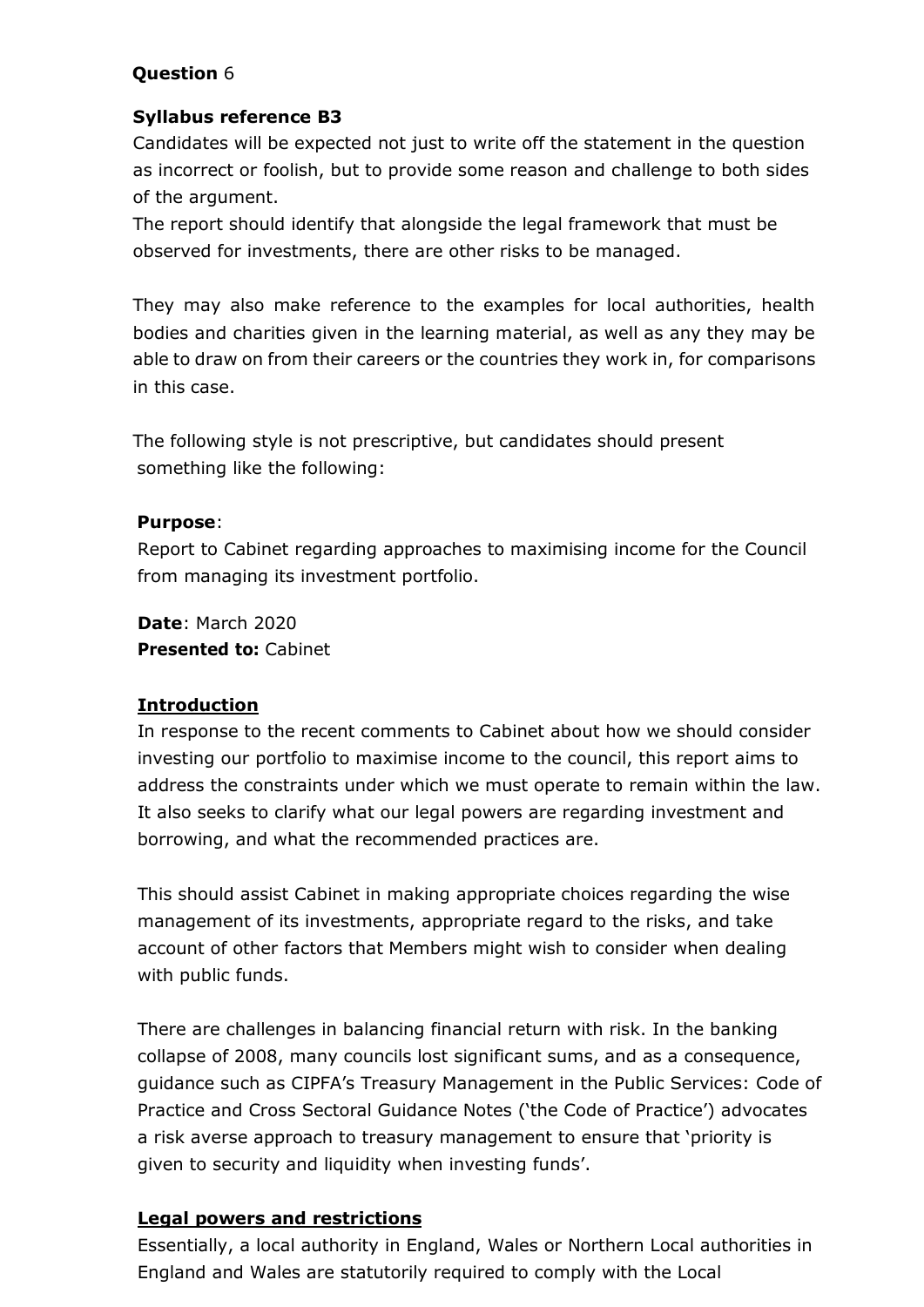Government Act 2003, which sets out capital finance and borrowing regulations in local government. Ireland may borrow or invest for any purpose relevant to its functions, under any enactment, or '*for the purpose of the prudent management of its financial affairs*'. The latter is intended to cover those investments made in the course of treasury management and also covers the temporary investment of monies borrowed to finance expenditure in the near future. It should be noted, however, that borrowing purely to invest remains unlawful.

The council operates in a less constrained environment that NHS Trusts where they only have the power to invest any surplus funds with the National Loans Fund Temporary Deposit Facility operated by HM Treasury or Government Banking Services accounts. NHS Foundation Trust have more freedom, but are still subject to guidance and a list criteria to meet when making investments.

The restrictions around borrowing are outlined in a section below.

### **Recommended practice**

The Prudential Code is a guidance document that draws from the requirements of the LG Act 2003. As part of the council's compliance, we must annually determine an affordable borrowing limit at an amount to ensure it does not borrow more than it has the revenue capacity to service and repay.

CIPFA publishes Code of Practice for Treasury Management in the Public Services, which the council is obliged to have regard to. Together with the Prudential Code, this encourages authorities to have an integrated strategy for borrowing and investment.

Within the Code of Practice, there are Treasury Management Practices that cover 12 different areas ranging from risk management to corporate governance. As a council, we include these in our Treasury Management Strategy that we review each year. This includes how we manage our risks, where we will invest our money and how we do that in a transparent way.

If we, as a council wanted to alter our arrangements to give us greater freedoms about who we would prefer to invest with, the council would need to amend, and agree a new strategy. This can be done, but we would still need to comply with the legal framework.

#### **Other factors**

When considering how we invest the council's money there are ethical issues and management of risks that need to be understood. We can use investment to promote causes the council wishes to support such as infrastructure, social housing, renewable energy, or advocate boycotts of causes the council does not approve of such as tobacco, fossil fuels, pornography, weaponry.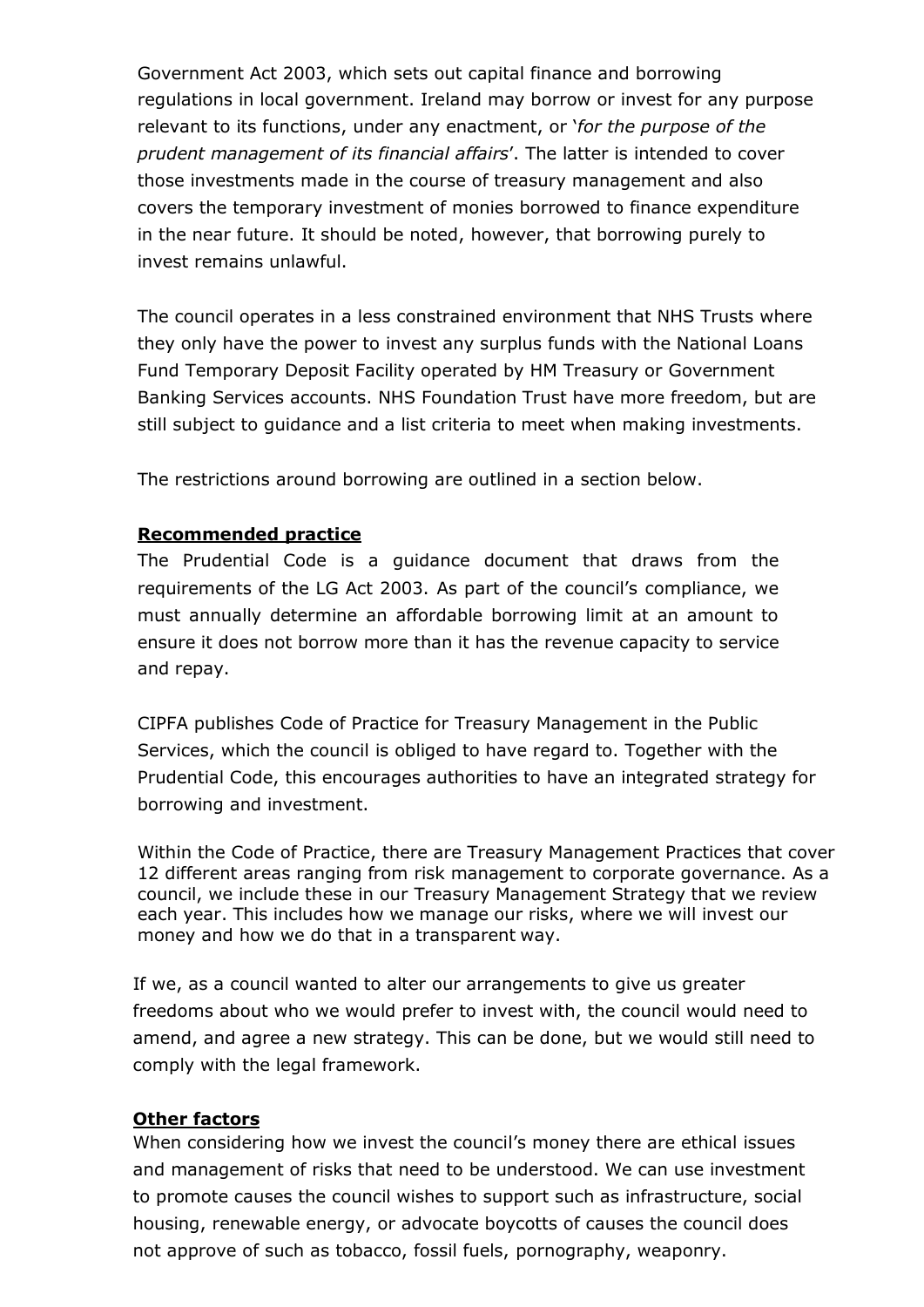Often, ethical concerns coincide with sound investment practice, for example companies engaging in unsustainable environmental practices may well be poor investments due to the risk of fines, future regulations restricting their activity or simply exhaustion of natural resources. Similarly, corrupt practices, complicity with or direct perpetration of human rights abuses or exploitation are likely to have negative financial consequences in the medium and long term, as the business model is unlikely to be sustainable as societal conditions inevitably improve. Moreover, poor behaviour of the kinds described may be correlated with general poor governance; for instance a company, which sanctions covert bribes may itself be at increased risk of major fraud. When considering taking a different approach to investment strategy to maximise income, Cabinet members must understand the potential risks – both in financial terms, and in reputational terms if the electorate should feel strongly for or against investment in particular companies based on the social responsibilities and

ethics of these companies that might, or might not give a higher financial reward.

### **Borrowing regulations**

Local authorities in England and Wales are statutorily required to comply with the Local Government Act 2003, which sets out capital finance and borrowing regulations in local government. Specifically, the Act states that local authorities:

• may borrow for capital expenditure without government approval, for any purpose relevant to their functions or for the prudent management of its financial affairs

- must be able to demonstrate that any borrowing is sustainable
- may only borrow in sterling; HM Treasury consent is required to borrow in any other currency

• must determine and review how much money they can afford to borrow

Essentially, the Council may borrow or invest for any purpose relevant to its functions, under any enactment, or '*for the purpose of the prudent management of its financial affairs*'. The latter is intended to cover those investments made in the course of treasury management and also covers the temporary investment of monies borrowed to finance expenditure in the near future. It should be noted, however, that borrowing purely to invest remains unlawful.

# **Conclusion**

As Finance Manager to the Council, there are specific duties around stewardship that must be upheld, including ensuring that the council complies with the relevant legislation. Cabinet members must have regard to prudence and to the careful stewardship of resources and investments.

Whilst the Leader's statement is a valid point that should be discussed, there are existing constraints that may prevent the council from 'investing in anything'. Indeed it could be dangerous, reckless and potentially unlawful to do